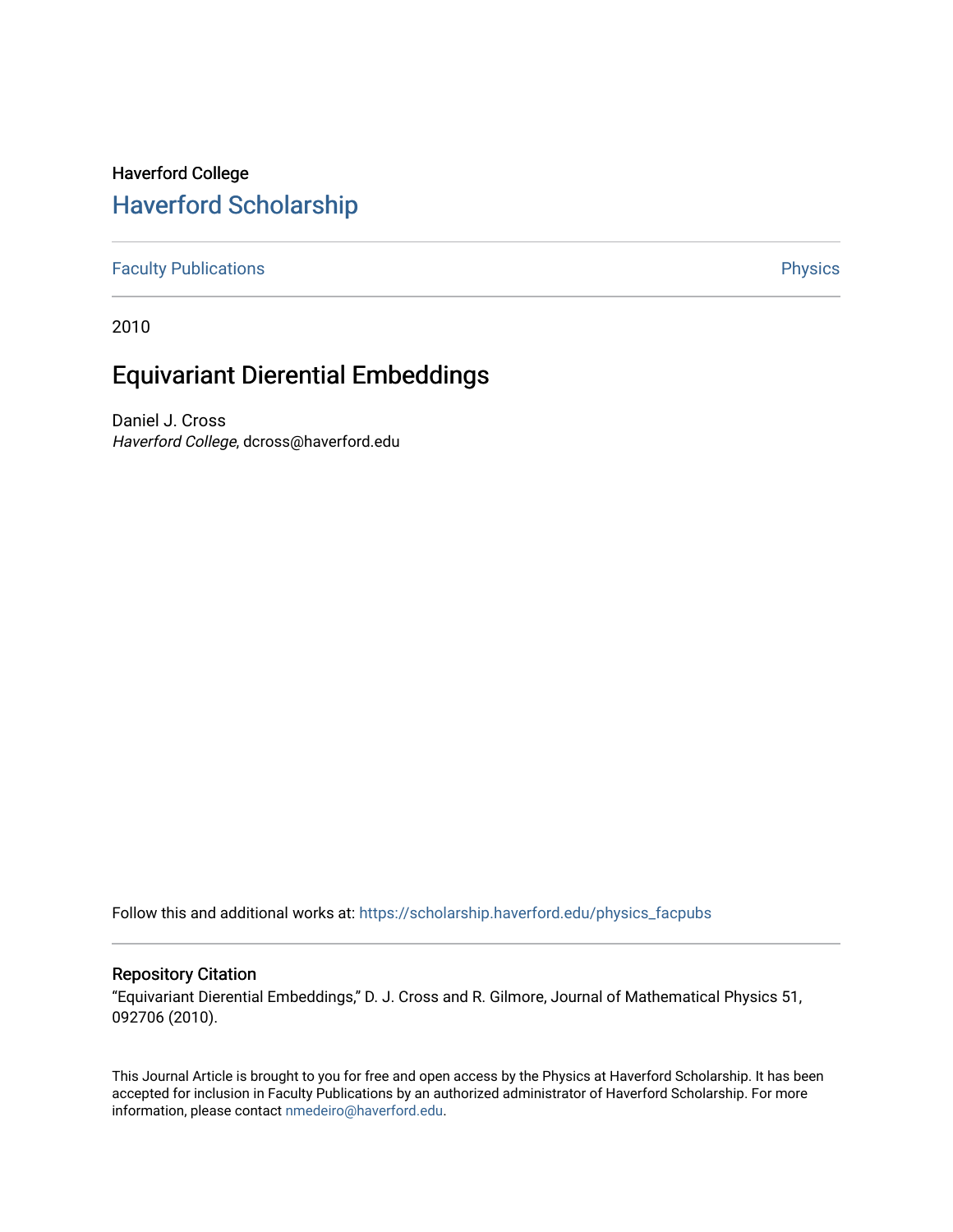## **[Equivariant differential embeddings](http://dx.doi.org/10.1063/1.3479693)**

D[a](#page-1-0)niel J. Cross and R. Gilmore<sup>a)</sup>

*Department of Physics, Drexel University, Philadelphia, Pennsylvania 19104, USA*

(Received 16 March 2010; accepted 23 July 2010; published online 21 September 2010)

Takens *Dynamical Systems and Turbulence*, Lecture Notes in Mathematics, edited by D. A. Rand and L. S. Young (Springer-Verlag, New York, 1981), Vol. 898, pp. 366–381 has shown that a dynamical system may be reconstructed from scalar data taken along some trajectory of the system. A reconstruction is considered successful if it produces a system diffeomorphic to the original. However, if the original dynamical system is symmetric, it is natural to search for reconstructions that preserve this symmetry. These generally do not exist. We demonstrate that a differential reconstruction of *any* nonlinear dynamical system preserves at most a twofold symmetry.  $\odot$  2010 American Institute of Physics. [doi[:10.1063/1.3479693](http://dx.doi.org/10.1063/1.3479693)]

### **I. INTRODUCTION**

Symmetry is an important property enjoyed by many equations describing physical phenom-ena. Common examples include the Lorenz,<sup>[2](#page-14-0)</sup> Burke and Shaw,<sup>[3,](#page-14-1)[4](#page-14-2)</sup> Kremliovsky,<sup>[5](#page-14-3)</sup> and Thomas<sup>[6](#page-14-4)</sup> dynamical systems. Each system models a measurable physical dynamics, but a typical experiment records only a single variable. Time delay and differential embedding techniques can be used to attempt the reconstruction of the entire original phase space. We are interested in determining what constraints the symmetry of a nonlinear dynamical system imposes on this reconstruction process. Specifically, the questions this paper addresses are the following: for a differential embedding constructed from a single observation function,  $(1)$  is the reconstructed dynamics equivariant;  $(2)$ if yes, under which group is it equivariant; and (3) under which representation of that group?

In short, equivariance provides an extremely tight constraint on the embedding problem. Specifically, we shall show that only two possibilities exist when attempting to reconstruct an equivariant dynamics, either  $(1)$  the reconstruction has no symmetry or  $(2)$  the reconstruction is equivariant under the parity representation of  $\mathbb{Z}_2$ , the cyclic group of order of 2. In other words, regardless of the symmetry of the original system, the construction possesses at most a twofold symmetry. It most cases this precludes the possibility of an actual embedding since the loss of symmetry prevents the reconstruction from being one-to-one. That is, not to say that embeddings do not exist; they just cannot preserve symmetry.

The organization of this paper is as follows. Section II provides background material and motivation. Section III reviews the relevant theory of group representations. Section IV reviews the structure theory for equivariant dynamical systems, while Sec. V introduces a structure theory for differential mappings (dynamical system reconstructions). The structure of equivariant reconstructions is worked out in Secs. VI and VII. Implications of this theory for the embedding problem are given in Sec. VIII. Finally, Sec. IX states our conclusions.

#### **II. BACKGROUND**

A dynamical system is a set of first order ordinary differential equations or, equivalently, a smooth vector field on a manifold. The vector field generates a flow  $\varphi_t(x)$  which is the unique

0022-2488/2010/51(9)/092706/15/\$30.00

/092706/15/\$30.00 © 2010 American Institute of Physics **51**, 092706-1

<span id="page-1-0"></span>a)Electronic mail: djc49@drexel.edu.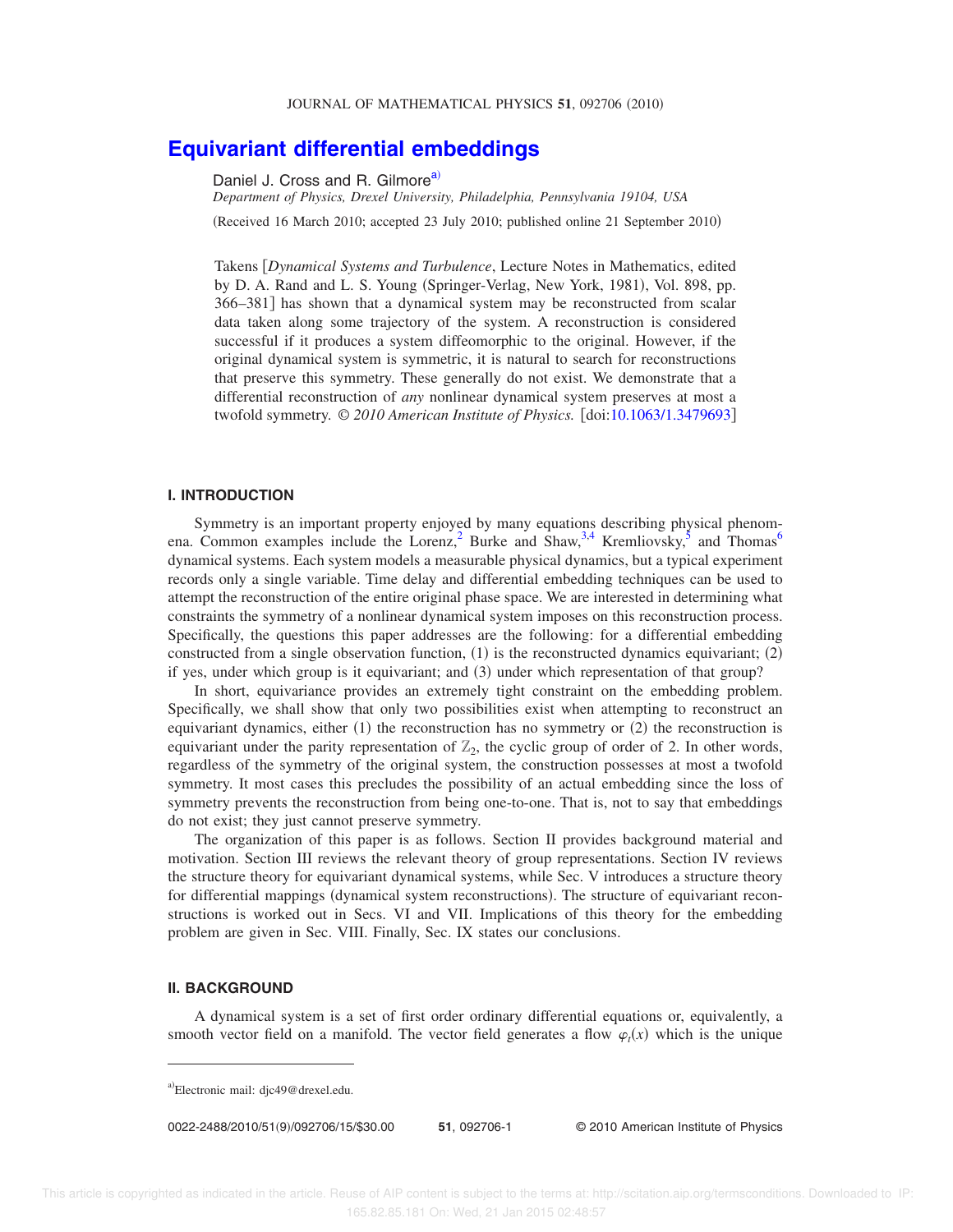solution to the differential equations. We are interested in autonomous dynamical systems on Euclidean space  $\mathbb{R}^n$ , which have the form  $\dot{x}^i = v^i(x)$ . We regard the vector field *v* as a map  $v:\mathbb{R}^n$  $\rightarrow \mathbb{R}^n$  associating with each point  $x \in \mathbb{R}^n$  the vector  $v(x)$ .

A group  $G$  may act on  $\mathbb{R}^n$  as a set of linear transformations. Such an action is through a *representation*  $\Gamma$  of *G*. A dynamical system  $\dot{x} = v(x)$  is said to be symmetric or *equivariant* under *G* if there exists a *faithful* representation  $\Gamma$  of *G* acting on  $\mathbb{R}^n$ , such that the following diagram commutes for every  $g \in G$ :

$$
\mathbb{R}^{n} \xrightarrow{v} \mathbb{R}^{n}
$$
  

$$
\Gamma(g) \downarrow \qquad \qquad \downarrow \Gamma(g)
$$
  

$$
\mathbb{R}^{n} \xrightarrow{v} \mathbb{R}^{n}.
$$
  
(1)

This relation states the vector field "looks the same" when viewed from a point *x* as is does from any symmetry related point  $\Gamma(g)(x)$ . The representation is required to be faithful to eliminate trivial equivariance, which is simply invariance.

<span id="page-2-0"></span>The Lorenz and Kremliovsky dynamical systems are both equivariant under  $\mathbb{Z}_2$ , the cyclic group of order of 2. The Lorenz system is given by the equations

$$
\dot{x} = \sigma(y - x),
$$
  
\n
$$
\dot{y} = Rx - y - xz,
$$
  
\n
$$
\dot{z} = -bz + xy,
$$
\n(2)

<span id="page-2-2"></span>which are equivariant under the transformation  $R_z(\pi): (x, y, z) \mapsto (-x, -y, z)$ , equivalent to a  $\pi$ rotation about the *z*-axis. We say that the Lorenz system is rotationally equivariant. The Kremliovsky system is given by the equations

$$
\begin{aligned}\n\dot{x} &= -y - z, \\
\dot{y} &= x + ay, \\
\dot{z} &= bx + z(x^2 - c),\n\end{aligned}
$$
\n(3)

which are equivariant under the transformation  $P: (x, y, z) \mapsto (-x, -y, -z)$ , which is a spatial inversion. We say that the Kremliovsky system is parity equivariant. The representations  $R_z(\pi)$  and *P* are inequivalent in  $\mathbb{R}^3$ . The two systems therefore possess distinct symmetries even though they are both equivariant under faithful representations of the same group,  $\mathbb{Z}_2$ .

An observation function for a dynamical system is a real-valued function  $f: \mathbb{R}^n \to \mathbb{R}$  that measures some observable of the system. The values of an observation function are recorded along some trajectory of the system; what one records is the composition  $f \circ \varphi_t(x_0)$  for some initial condition  $x_0$  at various times  $t$ , typically evenly spaced.

<span id="page-2-1"></span>Given an observation function, a "differential mapping" of the dynamical system into R<sup>m</sup> may be defined by the formula

$$
x \mapsto \left(f(x), \frac{d}{dt} \bigg|_0 f(\varphi_t(x)), \dots, \frac{d^{m-1}}{dt^{m-1}} \bigg|_0 f(\varphi_t(x))\right), \tag{4}
$$

where the notation indicates that derivatives are to be evaluated at  $t=0$ . A theorem of Takens<sup>[1](#page-14-5)</sup> states that for a generic dynamical system (of dimension  $n$ ) and generic function  $f$ , this mapping is an embedding when  $m=2n+1$ . This mapping is called a differential or Takens embedding. While smaller values of *m* may provide embeddings, Takens' theorem does not guarantee this.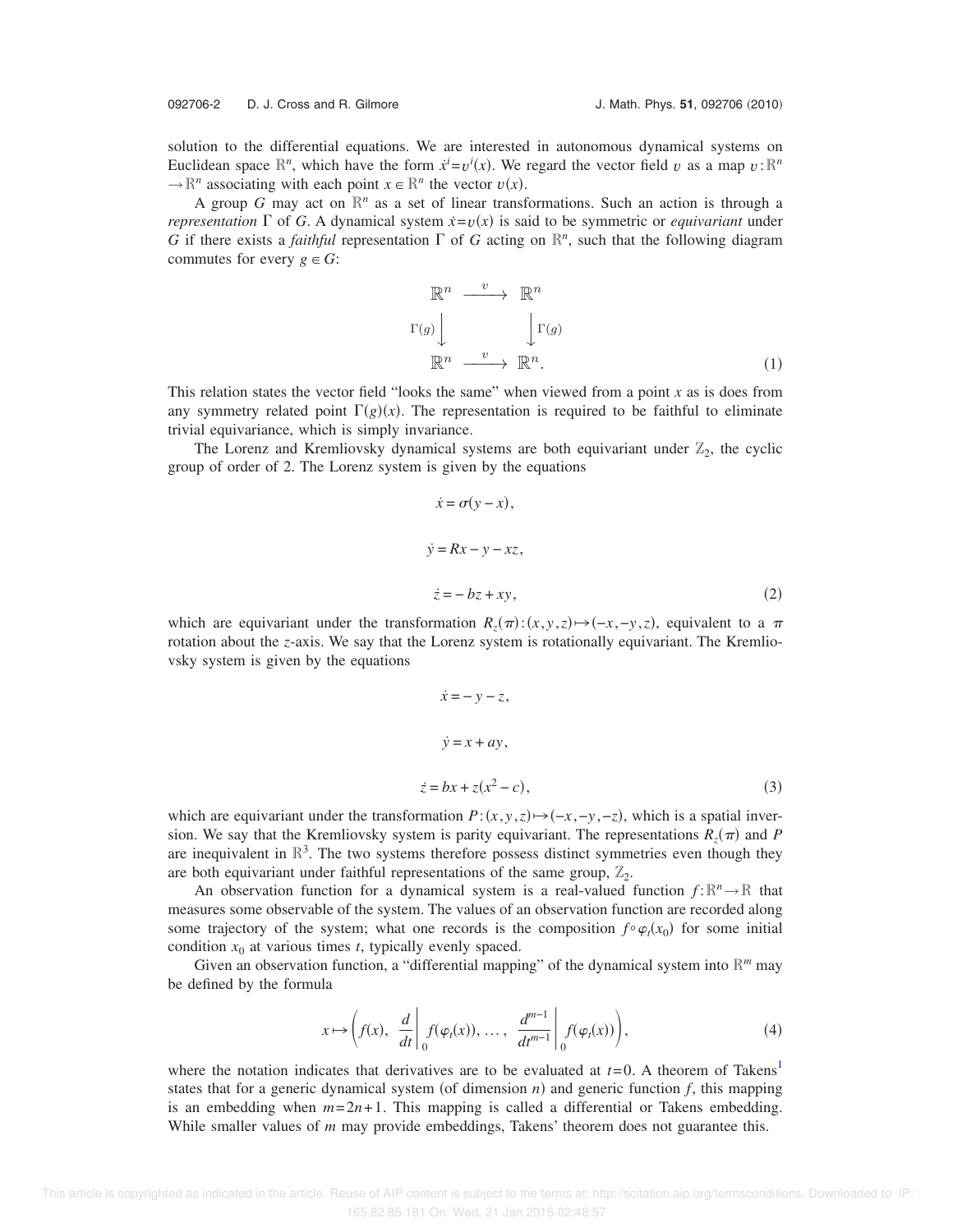<span id="page-3-0"></span>

FIG. 1. Projections of the Lorenz attractor (left column) and the induced Lorenz attractor (right column). The first row shows that both attractors possess  $(x, y) \rightarrow -(x, y)$  symmetry. The bottom row shows that Lorenz has no *z* symmetry, while the induced system has  $(x, z) \rightarrow -(x, z)$  symmetry.

When an observation function is discretely sampled at an interval  $\Delta t$  that is sufficiently small, linear combinations of *k* adjacent terms in the time series are good approximations to the signal and its first *k*− 1 derivatives. Thus, differential embeddings can be approximated by discretely sampled experimental data. In the sequel we investigate the equivariant properties of dynamical systems under differential mappings only.

As an example to motivate the present analysis, consider the Lorenz system, Eq.  $(2)$  $(2)$  $(2)$  (for details, see Ref. [7](#page-15-0)). The coordinate function  $x$  and all of its derivatives transform under the parity representation *P* of  $\mathbb{Z}_2$ . A differential mapping of the Lorenz system using *x* as the observation function results in the induced Lorenz system, which is equivariant under *P*. The symmetries of the two attractors in  $\mathbb{R}^3$  are compared in Fig. [1.](#page-3-0) An important consequence of this difference of symmetry is that this differential mapping does not provide an embedding of the entire Lorenz system into  $\mathbb{R}^3$  (although it does in higher dimensions). We return to this point in Sec. VIII.

#### **III. GROUP REPRESENTATIONS AND SCHUR'S LEMMAS**

The structure of equivariant dynamical systems and their differential embeddings depends on the structure of the underlying equivariance group *G*. We will assume that *G* is a finite group. Let  $\Gamma$  be a representation of *G* acting on the linear space *V*. Then  $\Gamma$  is said to be reducible if there exists a proper subspace  $U \subset V$  that is, invariant under  $\Gamma$ , that is,  $\Gamma(g)(u) \in U$  for every  $u \in U$ . If *V* has no proper invariant subspaces then  $\Gamma$  is said to be irreducible.

A representation  $\Gamma$  is said to be fully reducible if whenever U is a proper invariant subspace, there exists a complementary subspace which is also invariant. This means that in the proper basis, the matrices  $\Gamma(g)$  are simultaneously block diagonal. It is a fundamental fact that representations of finite groups are always fully reducible.<sup>[8](#page-15-1)</sup> In this case every representation is a direct sum of irreducibles.

When speaking of irreducibility, it is important to specify the field. A representation that is irreducible over R may be reducible over C. Examples are provided by the representations of the cyclic groups  $\mathbb{Z}_p$  for  $p > 2$  as planar rotations through angle  $2\pi/p$  (this is discussed further in Sec. IV). As we are concerned with real representations on real vector spaces  $(\mathbb{R}^n)$ , irreducibility will be understood over R unless otherwise noted.

Two more fundamental results that are instrumental to the following analysis are Schur's lemmas, which describe the structure of homomorphisms between irreducible representations. Although applicable in more general settings, in the context of group representations they take the following form.<sup>[8](#page-15-1)</sup>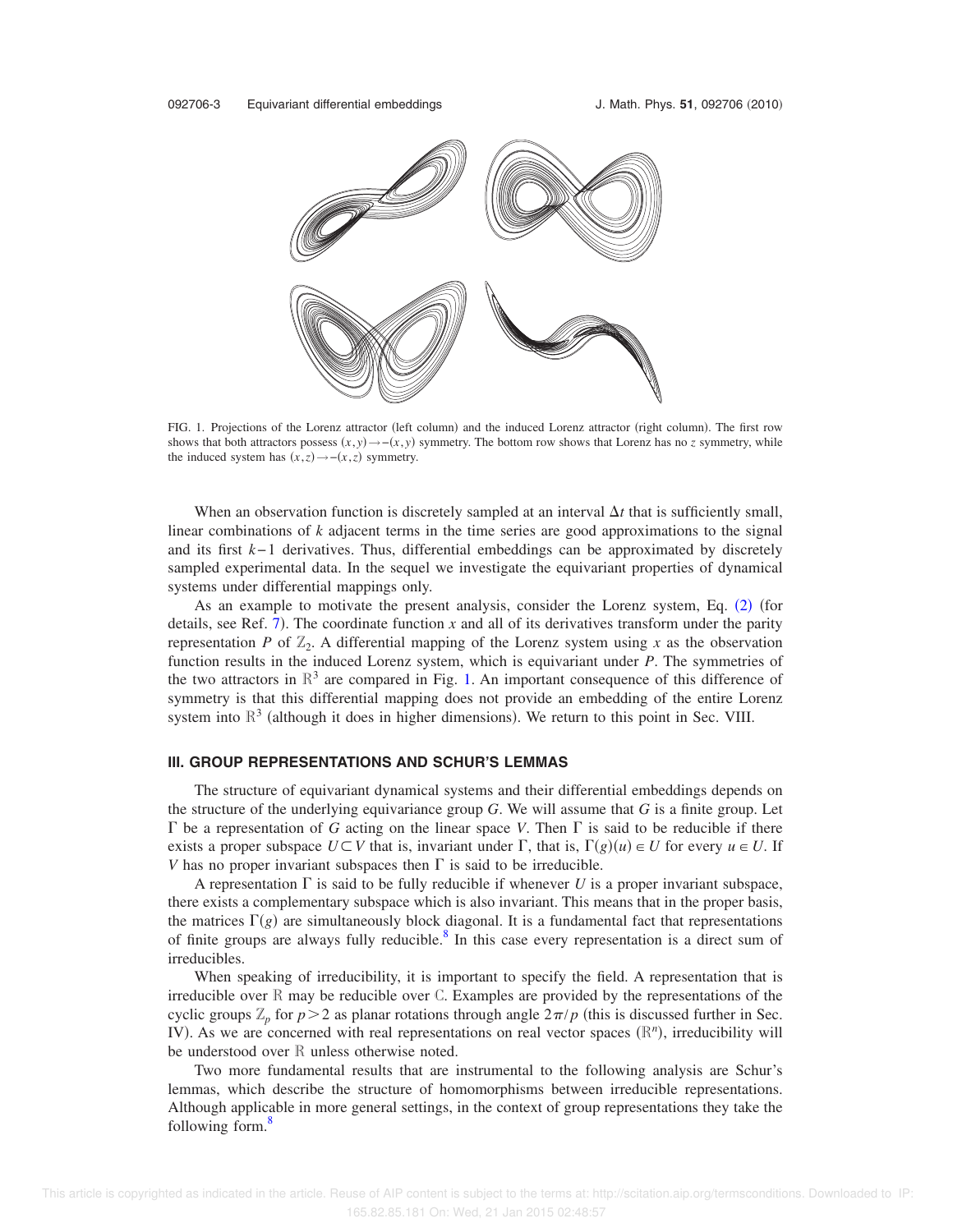092706-4 D. J. Cross and R. Gilmore **J. Math. Phys. 51**, 092706 (2010)

*Schur's first lemma:* Suppose that  $\Gamma$  is an irreducible representation of a group G acting on a vector space *V*. If there exists a linear map  $M: V \to V$  that commutes with  $\Gamma$  for every  $g \in G$ ,

$$
V \xrightarrow{M} V
$$
  
\n
$$
\Gamma(g) \downarrow \qquad \qquad \downarrow \Gamma(g)
$$
  
\n
$$
V \xrightarrow{M} V,
$$
 (5)

then *M* is a multiple of the identity,  $M = \lambda I$ .

*Schur's second lemma:* Suppose that  $\Gamma^1$  is an irreducible representation of a group *G* acting on a vector space  $V^1$  and that  $\Gamma^2$  is an irreducible representation of *G* acting on  $V^2$ . If there exists a linear map  $M: V^1 \to V^2$  that commutes with  $\Gamma^i$  for every  $g \in G$ ,

$$
V^{1} \xrightarrow{M} V^{2}
$$
  
\n
$$
\Gamma^{1}(g) \downarrow \qquad \qquad \downarrow \Gamma^{2}(g)
$$
  
\n
$$
V^{1} \xrightarrow{M} V^{2}, \qquad (6)
$$

then either *M* is zero or an isomorphism. In the latter case the two representations  $\Gamma^1$  and  $\Gamma^2$  are equivalent.

#### **IV. THE STRUCTURE OF EQUIVARIANT DYNAMICAL SYSTEMS**

This section reviews the structure theory of equivariant dynamical systems,  $\frac{9}{5}$  $\frac{9}{5}$  $\frac{9}{5}$  since this is not widely known. Let the representation  $\Gamma^D$  define an action of the group *G* on  $\mathbb{R}^n$ . Then  $\Gamma^D$  acts on the coordinate functions  $x^i$  of  $\mathbb{R}^n$ . Denote by  $\mathbb{R}[x]$  the set of all polynomials in variables  $x^1, \ldots, x^n$ . This set is a ring under the operations of polynomial addition and multiplication. The action of  $\Gamma^D$ on the monomials  $x^i$  induces an action on all of  $R[x]$  in a natural way. This representation is denoted by  $\Gamma^R$ .

Let  $p \in \mathbb{R}[x]$  be a polynomial. If *p* is invariant under  $\Gamma$ ,  $p(\Gamma x) = p(x)$ , then *p* is said to be an invariant polynomial. Otherwise  $p$  is said to be covariant. Since  $\Gamma^R$  is fully reducible, each polynomial  $p$  can be decomposed into components, each belonging to an invariant subspace transforming under a particular irreducible representation. The invariant polynomials all belong to the same subspace, which transforms under the trivial representation  $\Gamma(g) = I_n$ . The sets of invariant and covariant polynomials each possess a basis set of polynomials from which all others may be constructed through the ring operations.<sup>[10](#page-15-3)</sup> They are called an integrity basis and a ring basis, respectively.

An arbitrary function f on  $\mathbb{R}^n$  may be decomposed with respect to the action  $\Gamma^D$  of G on  $\mathbb{R}^n$ into a sum of an invariant and a covariant function. The invariant part may be written as  $h_0(p)$ , where  $h_0$  is a (not necessarily polynomial) function of the integrity basis polynomials  $p$ . The covariant part may be further decomposed as  $\Sigma_r h_r(p) q^r$ , where  $r \ge 1$ , the  $q^r$  are polynomials in the ring basis, and the  $h_r$  are functions of the invariant polynomials. If we define  $q^0 \equiv 1$  as a ring basis polynomial representing the invariant irreducible subspace, an arbitrary function *f* may be written as  $f=h_r(p)q^r$ , where  $r \ge 0$  and summation is implicit over the repeated index.

Now consider a dynamical system  $\dot{x}^i = v^i$  equivariant under the representation  $\Gamma^D$  of *G*. Each component of the vector field may be expanded in the ring basis as  $v^i = h^i_r(p)q^r$ . The behavior of the dynamical system under the group operation *g* is determined by

$$
gvi = ghir(p)qr,
$$
  

$$
gvi = hir(p)gqr,
$$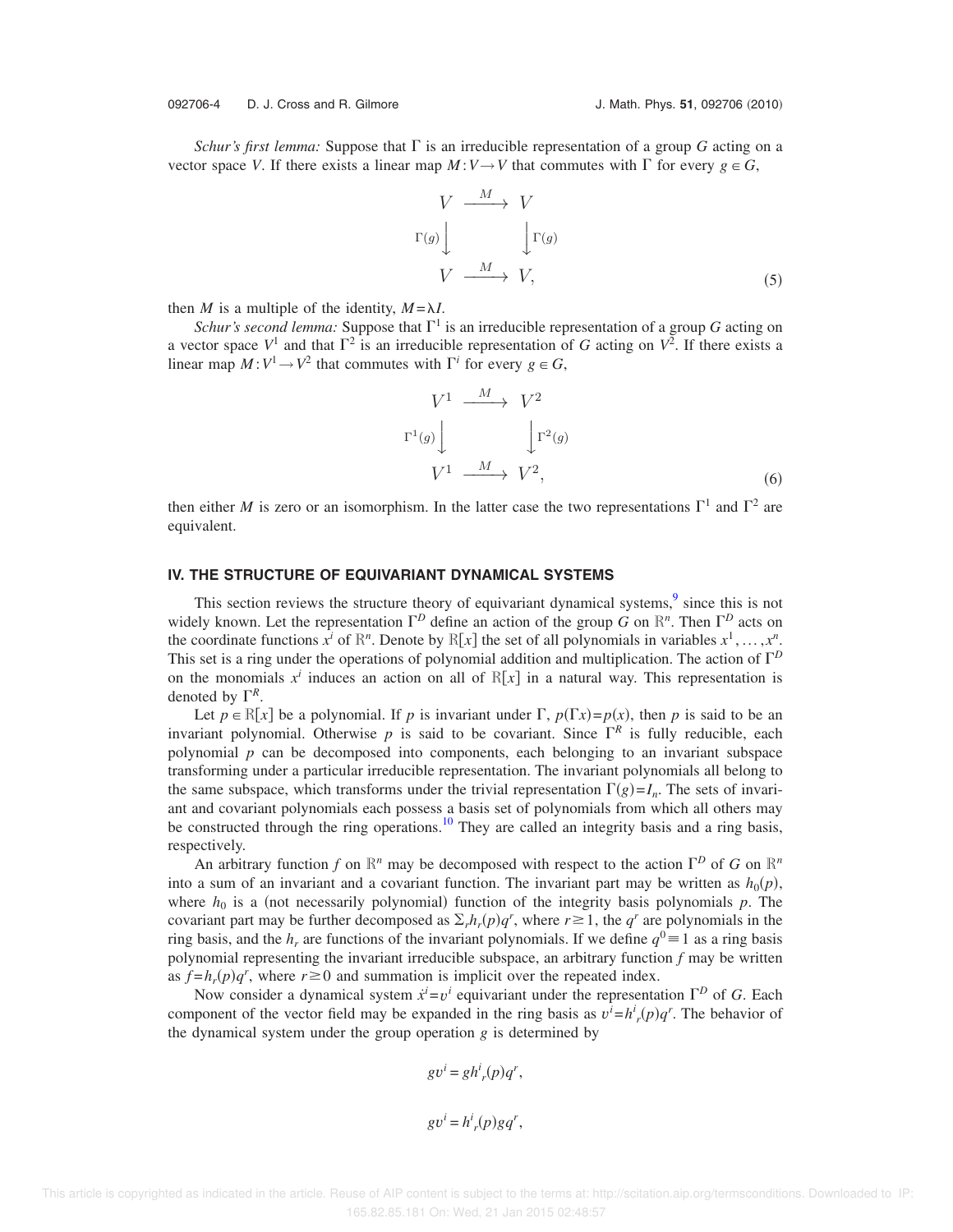J. Math. Phys. 51, 092706 (2010)

$$
\Gamma^{D}(g^{-1})^{i}{}_{j}v^{j} = h^{i}{}_{r}(p)\Gamma^{R}(g^{-1})^{r}{}_{s}q^{s},
$$
  

$$
\Gamma^{D}(g^{-1})^{i}{}_{j}h^{j}{}_{s}q^{s} = h^{i}{}_{r}(p)\Gamma^{R}(g^{-1})^{r}{}_{s}q^{s},
$$
 (7)

where in the second line, we used invariance of the  $h^i_r$ , in the third, the definitions of the representations  $\Gamma^D$  and  $\Gamma^R$ , and in the last, the expansion of  $v^j$  in the ring basis.

<span id="page-5-0"></span>The last line must hold for each basis element  $q<sup>s</sup>$  in the ring basis separately. The resulting equation may be expressed as the commutative diagram,

$$
\mathbb{R}[x] \xrightarrow{h} \mathbb{R}^n
$$
  

$$
\Gamma^R(g) \downarrow \qquad \qquad \downarrow \Gamma^D(g)
$$
  

$$
\mathbb{R}[x] \xrightarrow{h} \mathbb{R}^n,
$$
 (8)

demonstrating that *h* intertwines the two representations  $\Gamma^D$  and  $\Gamma^R$ . We may regard  $\mathbb{R}^n$  as a subspace of  $R[x]$  spanned by the monomials  $x^i$ . Since both  $\Gamma^D$  and  $\Gamma^R$  are fully reducible, Schur's first lemma may be applied to the restriction of *h* to the irreducible subspaces. The conclusion is that  $h$  is multiplication by a constant (that is, an invariant polynomial) between equivalent representations and zero otherwise. This severely restricts the structure of the functions  $h_j^i$  that define an equivariant dynamical system.

For example, consider the representation  $\Gamma^D = R_z(\pi)$  of  $\mathbb{Z}_2$ , the equivariance group of the Lorenz system. The invariant polynomials  $z$ ,  $x^2$ ,  $xy$ , and  $y^2$  span an integrity basis. The ring basis polynomials *x* and *y* each transform under the nontrivial one dimensional representation  $\mathbb{Z}_2$  $\rightarrow$ {1,−1}. The most general form of a three dimensional dynamical system equivariant under  $\Gamma^D = R_z(\pi)$  is given by

$$
\frac{d}{dt} \begin{pmatrix} x \\ y \\ z \end{pmatrix} = \begin{pmatrix} 0 & h_{2}^{1} & h_{3}^{1} \\ 0 & h_{2}^{2} & h_{3}^{2} \\ h_{1}^{3} & 0 & 0 \end{pmatrix} \begin{pmatrix} 1 \\ x \\ y \end{pmatrix},
$$
\n(9)

where each  $h^i_j$  is a arbitrary function of the invariant polynomials. The Lorenz system is defined by the choices  $h^1{}_{3} = -h^1{}_{2} = \sigma$ ,  $h^2{}_{2} = R - z$ ,  $h^2{}_{3} = -1$ , and  $h^3{}_{1} = -bz + xy$ .

#### **V. THE STRUCTURE OF DIFFERENTIAL MAPPINGS**

This section describes two properties of differential mappings that restrict the structure of equivariant embeddings of dynamical systems. These are  $(1)$  the canonical form of the image dynamical equations and (2) the preservation of transformation properties under differentiation.

The differential mapping  $F$  in Eq.  $(4)$  $(4)$  $(4)$  is constructed from the consecutive derivatives of a single observation function  $f$ . When the image dynamical system is well defined (for example, when the mapping is an embedding), the new vector field *V* at  $F(x)$  is given by

$$
V^{i} = \frac{\partial F^{i}}{\partial x^{j}} v^{j}
$$
  
= 
$$
\frac{d}{dt} \bigg|_{0} F^{i}(\varphi_{t}(x)).
$$
 (10)

It is immediate from the definition that  $V^1 = F^2$ . For  $V^2$  we have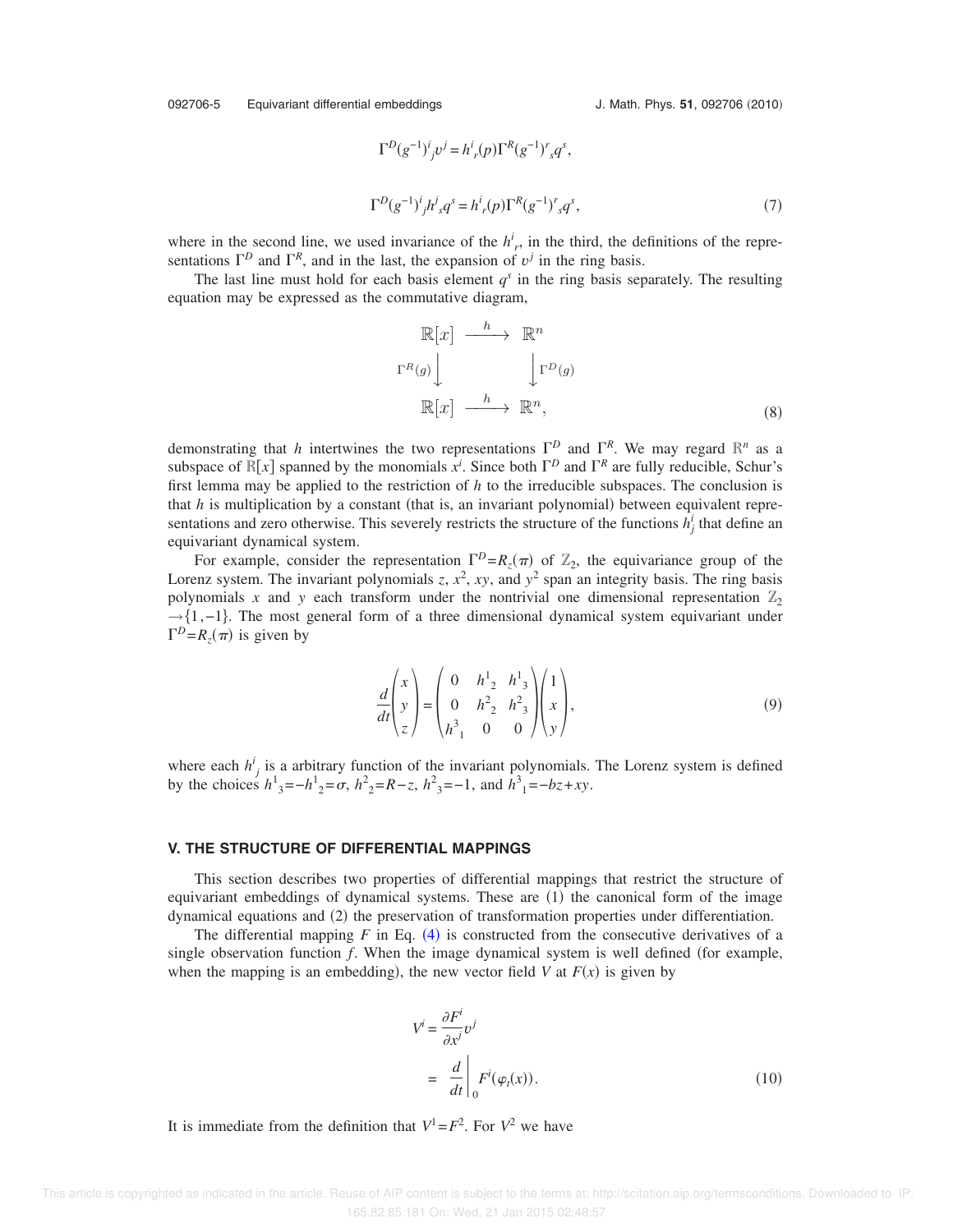$$
\frac{d}{dt}\Big|_{0} F^{2}(\varphi_{t}(x)) = \frac{d}{dt}\Big|_{0} \frac{d}{ds}\Big|_{0} f(\varphi_{s}(\varphi_{t}(x)))
$$
\n
$$
= \frac{d}{dt}\Big|_{0} \frac{d}{ds}\Big|_{0} f(\varphi_{s+t}(x))
$$
\n
$$
= \frac{d}{dt}\Big|_{0} \frac{d}{ds'}\Big|_{t} f(\varphi_{s'}(x))
$$
\n
$$
= \frac{d^{2}}{dt^{2}}\Big|_{0} f(\varphi_{t}(x))
$$
\n
$$
= F^{3}(x), \qquad (11)
$$

<span id="page-6-1"></span>where  $s' = s + t$ . By induction we have the general rule that  $V^i = F^{i+1}$  for  $i \le m$ . Therefore, the image dynamical system always has the canonical form,

$$
\dot{F}^1 = F^2,
$$
  
\n
$$
\dot{F}^2 = F^3,
$$
  
\n
$$
\vdots
$$
  
\n
$$
\dot{F}^{m-1} = F^m,
$$
  
\n
$$
\dot{F}^m = h(F^1, \dots, F^m)
$$
\n(12)

<span id="page-6-0"></span>for some function *h*. We can express this canonical form by  $\dot{F}^i = M^i{}_j F^j + \delta^i{}_m h(F)$ , where above the last row  $M$  is an upper shift matrix (unit superdiagonal) and the bottom row is zero,

$$
M = \begin{pmatrix} 0 & 1 & 0 & \dots \\ 0 & 0 & 1 & \dots \\ \vdots & \vdots & \vdots & \ddots \\ 0 & 0 & 0 & \dots \end{pmatrix}.
$$
 (13)

Next we consider how the derivatives of the observation function *f* transform under a group operation g. By definition of derivative (recalling that  $\varphi_t$  is the flow generated by *v*),

$$
\frac{d}{dt} \left| \int_{0}^{t} f(\varphi_{t}(gx)) = \lim_{t=0} \frac{f(gx + tv_{gx}) - f(gx)}{t} \right|
$$
\n
$$
= \lim_{t=0} \frac{f(g(x + tv_{x})) - f(gx)}{t}
$$
\n
$$
= \frac{d}{dt} \left| \int_{0}^{t} f(g(\varphi_{t}(x))), \tag{14}
$$

where in the second line, we used the assumption of equivariance. It follows that if *f* is invariant under *g*, then so is its time derivative since  $f \circ g = f$ . Suppose  $f = q^i$  is a ring basis polynomial. In this case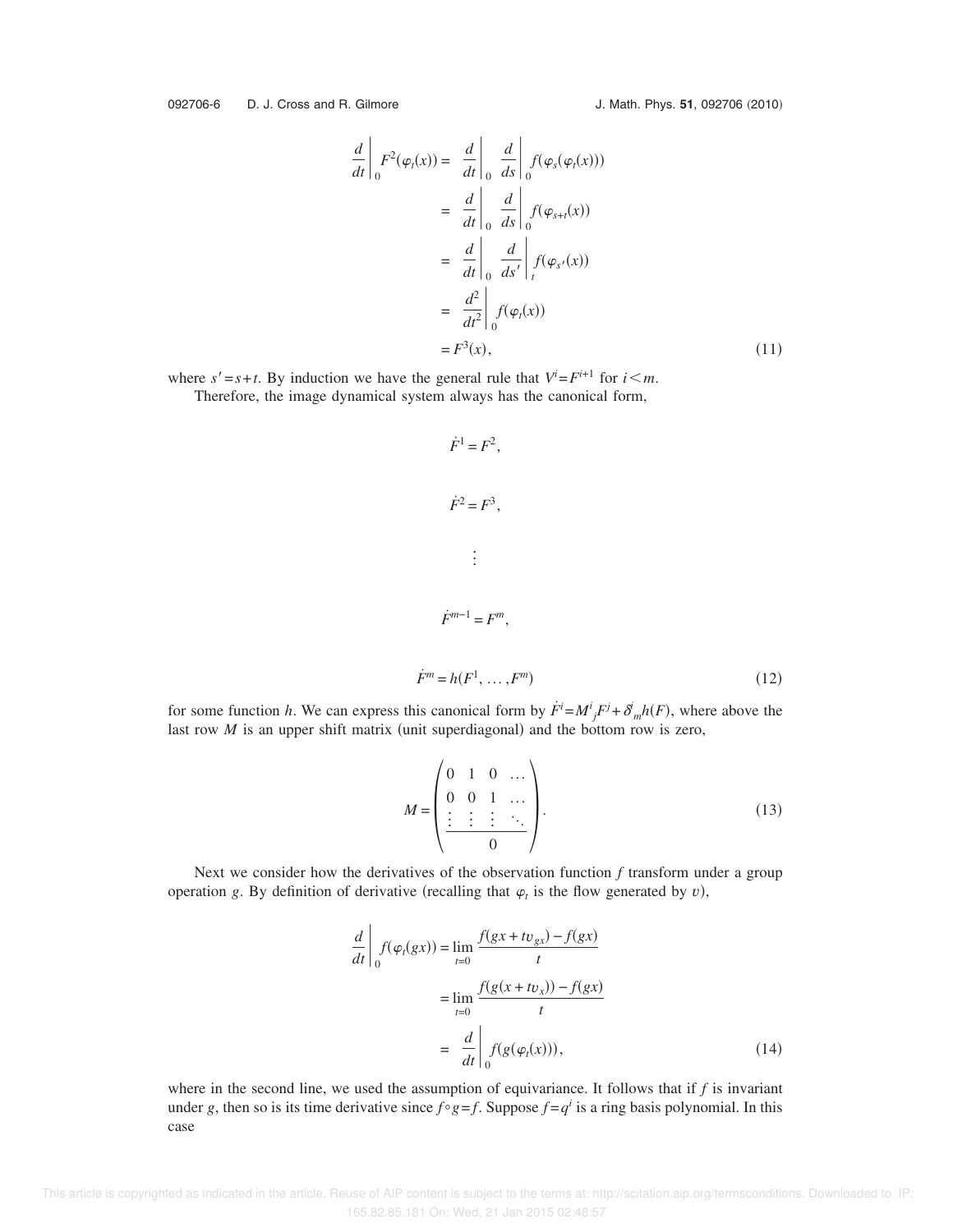092706-7 Equivariant differential embeddings

J. Math. Phys. 51, 092706 (2010)

$$
\frac{d}{dt}\bigg|_0 q^i(g\varphi_t(x)) = \Gamma^i_j(g) \frac{d}{dt}\bigg|_0 q^j(\varphi_t(x)),\tag{15}
$$

which just says the derivative of  $q<sup>i</sup>$  transforms under the same representation as  $q<sup>i</sup>$ . In the general case of a linear combination of covariant polynomials multiplied by arbitrary invariant polynomials, the derivative of *f* transforms the same as *f*, that is, it is composed of the same representations. This follows at once from the linearity of the derivative, the chain rule, and the special cases already considered.

Consider again the Lorenz system with observation function *x*, which transforms under the parity representation of  $\mathbb{Z}_2$ . The differential mapping  $F(x, y, z) = (X, Y, Z)$  of the Lorenz system into  $\mathbb{R}^3$  constructed using *x* is given by

$$
X = x,
$$
  
\n
$$
Y = \sigma(y - x),
$$
  
\n
$$
Z = \sigma(R + \sigma - z)x - \sigma(1 + \sigma)y,
$$
\n(16)

and it is apparent that the coordinate functions  $(X, Y, Z)$  transform under the *P* representation of  $\mathbb{Z}_2$ . The canonical equations of motion are satisfied with *h* given by<sup>[11](#page-15-4)[,12](#page-15-5)</sup>

$$
b\sigma(R-1)X - b(1+\sigma)Y - (1+b+\sigma)Z - X^2Y - \sigma X^3 + \frac{Y}{X}(Z + (1+\sigma)Y). \tag{17}
$$

The canonical equations are also equivariant under *P*.

#### **VI. THE STRUCTURE OF EQUIVARIANT REPRESENTATIONS**

This section applies the structure built up in Secs. IV and V to constrain the symmetry of equivariant dynamical systems under differential mappings. First, we demonstrate that equivariance requires that an observation function be composed of polynomials transforming under a single representation. Next, we demonstrate that this representation is necessarily Abelian, in fact, cyclic. Finally, we show that this representation is one dimensional. We conclude that if the image of an equivariant dynamical system is itself equivariant, the equivariance group representation is necessarily one dimensional.

<span id="page-7-0"></span>Suppose that  $f = F^1$  is an observation function and that  $F = (F^1, \ldots, F^m)$  is the corresponding differential mapping. Since the original dynamical system is equivariant, the image system will be equivariant under *G* if the following diagram commutes:

$$
\mathbb{R}^{n} \xrightarrow{F} \mathbb{R}^{m}
$$
  
\n
$$
\Gamma^{D}(g) \downarrow \qquad \qquad \downarrow \Gamma^{D'}(g)
$$
  
\n
$$
\mathbb{R}^{n} \xrightarrow{F} \mathbb{R}^{m}.
$$
\n(18)

Recall that the definition of equivariance requires that  $\Gamma^{D'}$  be faithful. As we shall see, Eq. ([18](#page-7-0)) is often satisfied by an unfaithful representation  $\Gamma^{D'}$ . In this case  $\Gamma^{D'}$  provides a faithful representation of some group *G*<sup> $\prime$ </sup> homomorphic to *G*. Specifically, if  $\rho: G \to \Gamma^{D'}$  is the homomorphism defining the representation, then  $G' \cong G/\text{ker } \phi$ . We say that the image system is equivariant under *G*- rather than *G*.

For instance, the Lorenz system is equivariant under  $\mathbb{Z}_2$  acting as  $\pi$  rotations around the *z*-axis. The coordinate function *z* is invariant under this action and a differential mapping constructed using this function results in a dynamical system without symmetry. It is equivariant under the identity representation  $\rho: \mathbb{Z}_2 \to I_3$ . We will return to this example in Sec. VII.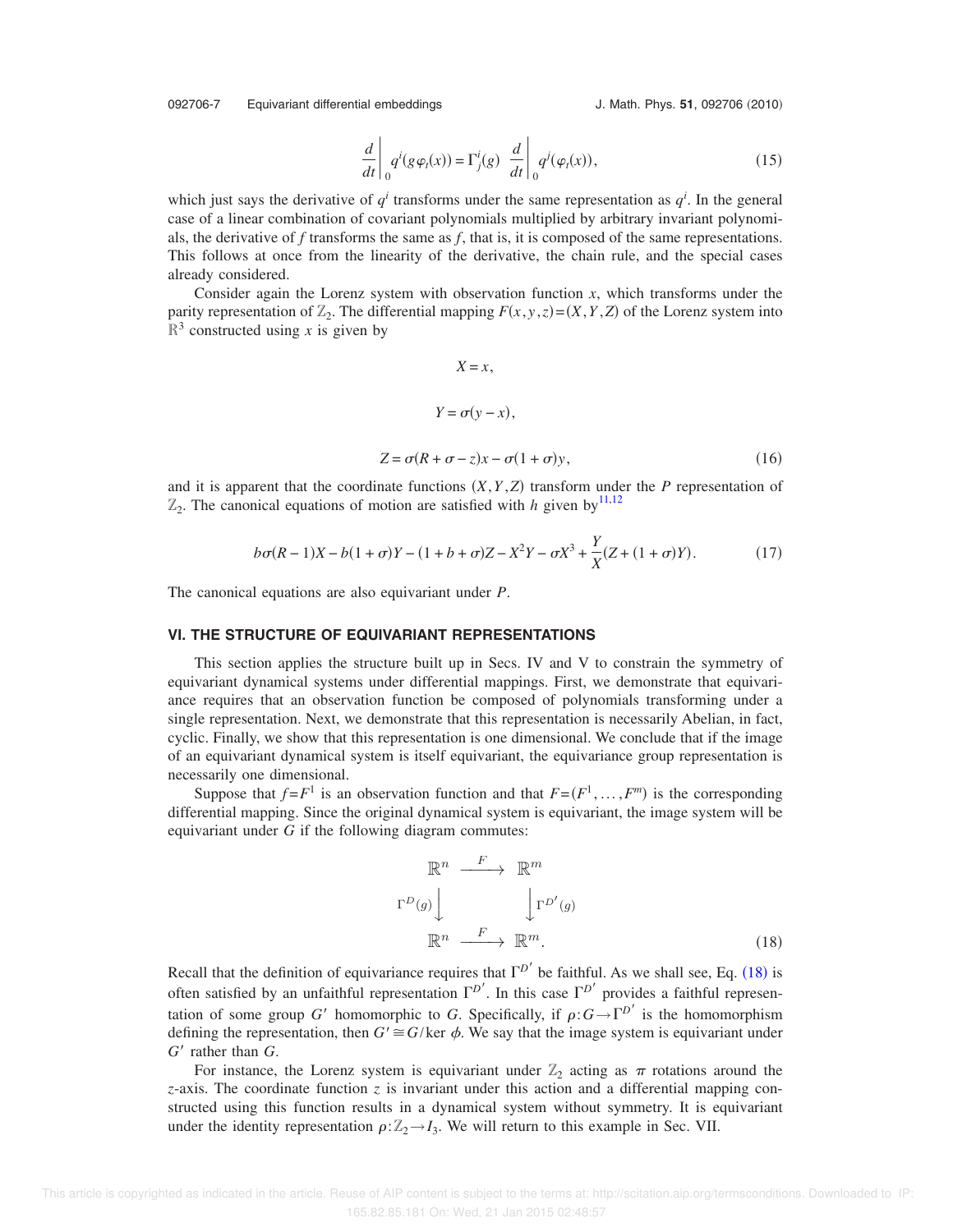092706-8 D. J. Cross and R. Gilmore **J. Math. Phys. 51, 092706 (2010)** 

<span id="page-8-0"></span>As in Sec. IV we expand each component  $F^i$  in the ring basis of  $\mathbb{R}^n$  as  $F^i = h^i_{\;j}(p)q^j$ . By essentially the same reasoning that led to Eq.  $(8)$  $(8)$  $(8)$ , we obtain the diagram

$$
\mathbb{R}[x] \xrightarrow{h} \mathbb{R}^m
$$
  

$$
\Gamma^R(g) \downarrow \qquad \qquad \downarrow \Gamma^{D'}(g)
$$
  

$$
\mathbb{R}[x] \xrightarrow{h} \mathbb{R}^m,
$$
 (19)

showing that *h* intertwines  $\Gamma^R$  and  $\Gamma^{D'}$ , that is,  $h\Gamma^R = \Gamma^{D'}h$ .

Using full reducibility, decompose  $\Gamma^R$  and  $\Gamma^{D'}$  into a direct sum of irreducible representations,  $\Gamma^R = \text{diag}(\Gamma^{(l_1)}, \ldots, \Gamma^{(l_s)})$  and  $\Gamma^{D'} = \text{diag}(\Gamma^{(k_1)}, \ldots, \Gamma^{(k_r)})$ . Similarly decompose R[x] and R<sup>*m*</sup> into the corresponding invariant subspaces on which the irreducible representations act,  $R[x]=U_1 \oplus \cdots$  $\oplus U_s$  and  $\mathbb{R}^m = V_1 \oplus \cdots \oplus V_r$ . Let the indices of  $h^i_j$  refer now to invariant subspaces rather than matrix elements so that  $h^i_j: U_j \to V_i$  is a linear map for each *i*, *j*. Schur's second lemma requires that each  $h^i_j$  be an isomorphism when nonzero, in particular,  $U_j$  and  $V_i$  have the same dimension. We obtain the commutative diagram

$$
U_j \xrightarrow{h^i_j} V_i
$$
  
\n
$$
\Gamma^{(l_j)} \downarrow \qquad \qquad \downarrow \Gamma^{(k_i)}
$$
  
\n
$$
U_j \xrightarrow{h^i_j} V_i,
$$
\n(20)

for each pair of indices  $(i, j)$ .

<span id="page-8-1"></span>Using the decompositions given by the previous paragraph, Eq.  $(19)$  $(19)$  $(19)$  can be written in the block form,

$$
\begin{pmatrix} h_{11}^1 \Gamma^{(l_1)} & h_{21}^1 \Gamma^{(l_2)} & \cdots \\ h_{11}^2 \Gamma^{(l_1)} & h_{21}^2 \Gamma^{(l_2)} & \cdots \\ \vdots & \vdots & \ddots \end{pmatrix} = \begin{pmatrix} \Gamma^{(k_1)} h_{11}^1 & \Gamma^{(k_1)} h_{21}^1 & \cdots \\ \Gamma^{(k_2)} h_{11}^2 & \Gamma^{(k_2)} h_{22}^2 & \cdots \\ \vdots & \vdots & \ddots \end{pmatrix} .
$$
 (21)

The components of *F* are built from covariant polynomials. Suppose that  $f = F<sup>1</sup>$  contains a polynomial  $q^r$  transforming under some representation, which we assume to be  $\Gamma^{(l_1)}$  without loss of generality. Then some  $h_1^i$  is nonzero and therefore an isomorphism. Assume without loss of generality that *i*=1. We then have  $h^1{}_1 \Gamma^{(l_1)} = \Gamma^{(k_1)} h^1{}_1$ , which shows that  $\Gamma^{(l_1)}$  and  $\Gamma^{(k_1)}$  are isomorphic and therefore the same representation.

Now, by the results of Sec. IV, every component of *F* must contain a covariant polynomial transforming under the same representation  $\Gamma^{(\bar{l}_1)}$ . This in turn requires that  $h_1^i$  is nonzero (and therefore an isomorphism) for every value of  $i$ . The first column of Eq.  $(21)$  $(21)$  $(21)$  then yields the equation  $h^i{}_1\Gamma^{(l_1)} = \Gamma^{(k_i)}h^i{}_1$  for every *i*, which shows that *every* irreducible representation  $\Gamma^{(k_i)}$  appearing in  $\Gamma^{D'}$  is the same and equal to the representation  $\Gamma^{(l_1)}$ . In the same way, comparing the remaining columns shows that every representation of  $\Gamma^R$  is equal to  $\Gamma^{(l_1)}$  as well. A very strong result follows: each component of *F* must be composed of polynomials transforming under a *single* irreducible representation.

It turns out that this representation cannot be arbitrary; it is necessarily Abelian as we now show. Recall the canonical form  $\dot{F}^i = M^i{}_j F^j + \delta^i{}_m h(F)$  of the image differential equations, where *M* is given by Eq.  $(13)$  $(13)$  $(13)$ . Equivariance under  $\Gamma$  yields the equation

$$
(\Gamma^i_{\ j}M^j_{\ k} - M^i_{\ j}\Gamma^j_{\ k})F^k = \delta^i_{\ m}h(\Gamma F) - \Gamma^i_{\ m}h(F). \tag{22}
$$

The left hand side is manifestly linear in *F* and the right hand side must be linear in *F* as well. When  $i \neq m$  the delta vanishes and we must have  $\Gamma^i_m h(F)$  be linear in *F*. Since *h* is always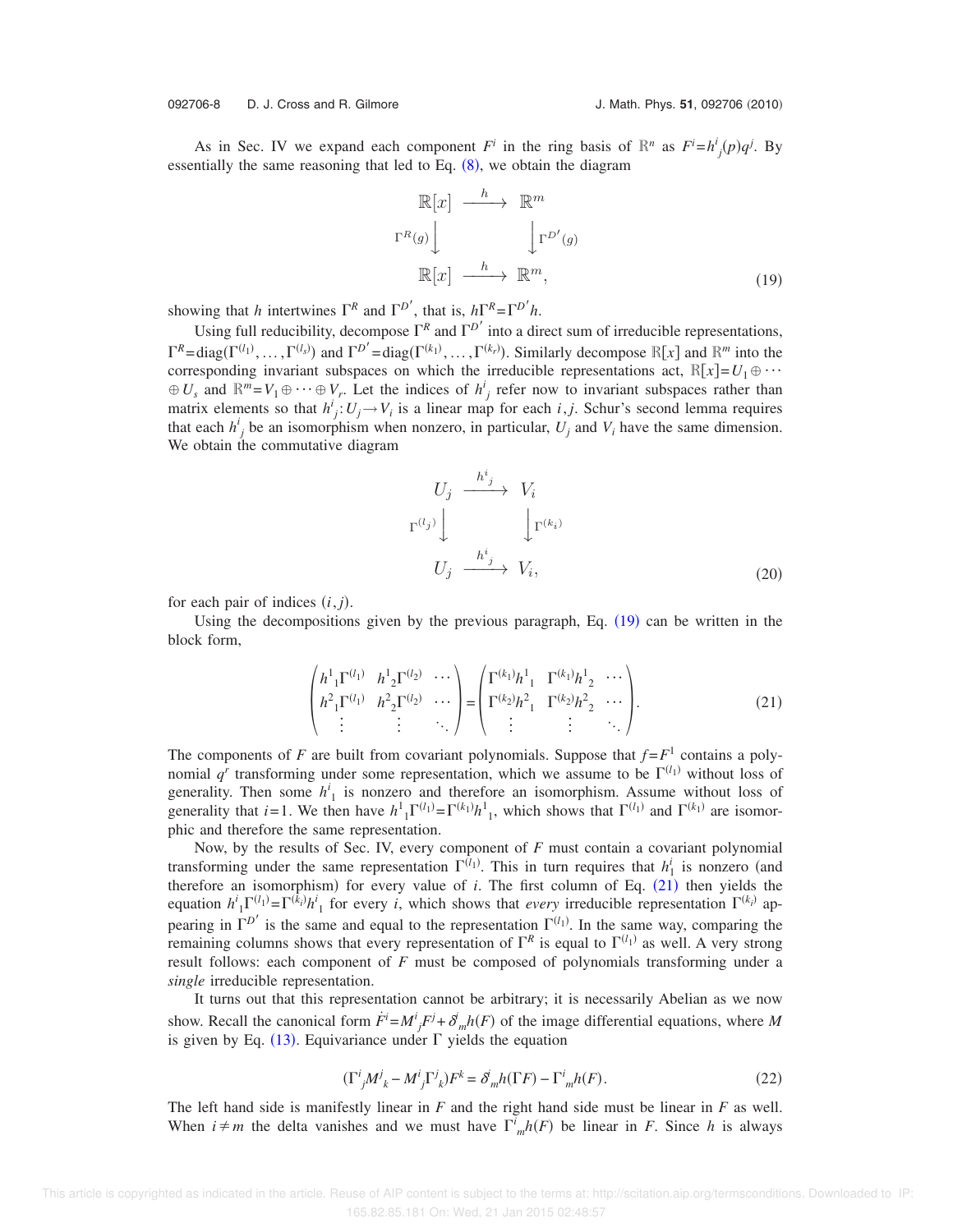nonlinear in cases of interest (we are studying nonlinear dynamical systems), we see that  $\Gamma^i_{m}=0$ and therefore  $\Gamma^i_j M^j{}_k = M^i{}_j \Gamma^j{}_k$  when  $i \neq m$ . By writing  $M^i{}_j = \delta^{+1}{}_{j}$ , it follows immediately that  $\Gamma^i{}_j$  $=\Gamma^{i+1}$ <sub>*j*+1</sub>, which says that  $\Gamma$  is Toeplitz in the basis spanned by the  $F^i$ .

That every matrix in  $\Gamma$  is simultaneously Toeplitz implies that  $\Gamma$  is an Abelian representation. The components of an  $n \times n$  Toeplitz matrix *A* are completely determined by the values along the antidiagonal, which can be considered as a vector of length 2*n*− 1. In index notation we may write  $A_{ij} = a_{i-j+n}$ , in terms of the vector *a*. Similarly let  $B_{ij} = b_{i-j+n}$ . If *A* and *B* belong to  $\Gamma$  then both products  $AB$  and  $BA$  belong to  $\Gamma$  and must be Toeplitz.

Now the components *AB* and *BA* are given in terms of the vectors *a* and *b* by

$$
(AB)_{ij} = \sum_{k=1}^{n} a_{n+i-k} b_{n-j+k},
$$

$$
(BA)_{ij} = \sum_{l=1}^{n} b_{n+i-l} a_{n-j+l}.
$$
 (23)

In the expression for *BA*, the sum over *l* may be rewritten as a sum over *k* by setting *l*=*n*+1−*k*. A term from the this sum is now given by  $a_{2n+1-k-j}b_{k+i-1}$ . The antidiagonal of a matrix is specified by the index condition  $i+j=n+1$ . This relation can be used to swap  $i$  and  $j$  in the terms giving  $BA$ , yielding  $a_{2n+1-k-j}b_{k+i-1}$  →  $a_{n+i-k}b_{n-j+k}$ , which is exactly the form of the terms giving *AB*. Thus, the two matrices have identical antidiagonals. But since the antidiagonal determines the entire matrix, the two matrices are identical. We conclude that *A* and *B* commute.

Thus, the representation  $\Gamma$  is necessarily Abelian for *any* equivariance group *G*. In particular, if a dynamical system is equivariant under a non-Abelian group *G*, the largest equivariance group of any image system constructed by a differential mapping is the Abelianization  $\tilde{G} = G/G^{(1)}$ , which is the quotient of the group by its commutator subgroup  $G^{(1)} = [G, G]$ . This is because if *G*<sup>-</sup>  $=$  *G*/*N* is any Abelian quotient of *G* then  $G^{(1)} \le N$ . In other words,  $\tilde{G}$  is the largest Abelian homomorphic image of *G*. It follows that a differential mapping for a non-Abelian *G* cannot provide an embedding equivariant under *G* since group elements representing nontrivial commutators are mapped to the identity.

For example, the alternating group  $A_4$  (the group of all even permutations on four objects) is a non-Abelian group of order of 12. The commutator subgroup is isomorphic to the vierergruppe *V*<sub>4</sub> and the Abelianization is  $\tilde{A}_4 \cong A_4 / V_4 \cong \mathbb{Z}_3$ , the cyclic group of order of 3.<sup>[13](#page-15-6)</sup> Therefore, a differential mapping of a dynamical system equivariant under *A*<sup>4</sup> will have at most a threefold symmetry. For  $n \ge 5$   $A_n$  is non-Abelian and simple.<sup>[13](#page-15-6)</sup> Since  $A_n$  is non-Abelian,  $A_n^{(1)}$  is not trivial. Since  $A_n$  is simple  $A_n^{(1)}$  must then be equal to all of  $A_n$ , and the Abelianization  $\tilde{A}_n \cong A_n/A_n$  is trivial. A differential mapping of a dynamical system equivariant under  $A_n$  for  $n \ge 5$  never has symmetry. Remarkably, we will see that differential mappings for  $A_4$  and  $A_3 \cong \mathbb{Z}_3$  equivariant dynamical systems never have symmetry either.

Finally, we show that  $\Gamma$  must be one dimensional. To this end we momentarily extend to the complex plane. Schur's first lemma implies that every irreducible representation of an Abelian group is one dimensional over C. There are thus two possibilities for  $\Gamma$ . Either the representation is one dimensional over R and therefore irreducible over C or two dimensional over R and expressible as the direct sum of a one dimensional complex representation and its complex conjugate,  $\Gamma = \Gamma^{(i)} \oplus \overline{\Gamma}^{(i)}$ .

We now suppose that  $\Gamma$  is two dimensional. In the decomposition  $\Gamma = \Gamma^{(j)} \oplus \overline{\Gamma}^{(j)}$ , the complex irreducible representation  $\Gamma^{(j)}$  is one dimensional and unitary and therefore a complex number of modulus one, which can be written  $\Gamma^{(j)}(g) = \exp i \phi(j, g)$ . It follows that  $\Gamma$  is similar to a real 2  $\times$  2 rotation matrix,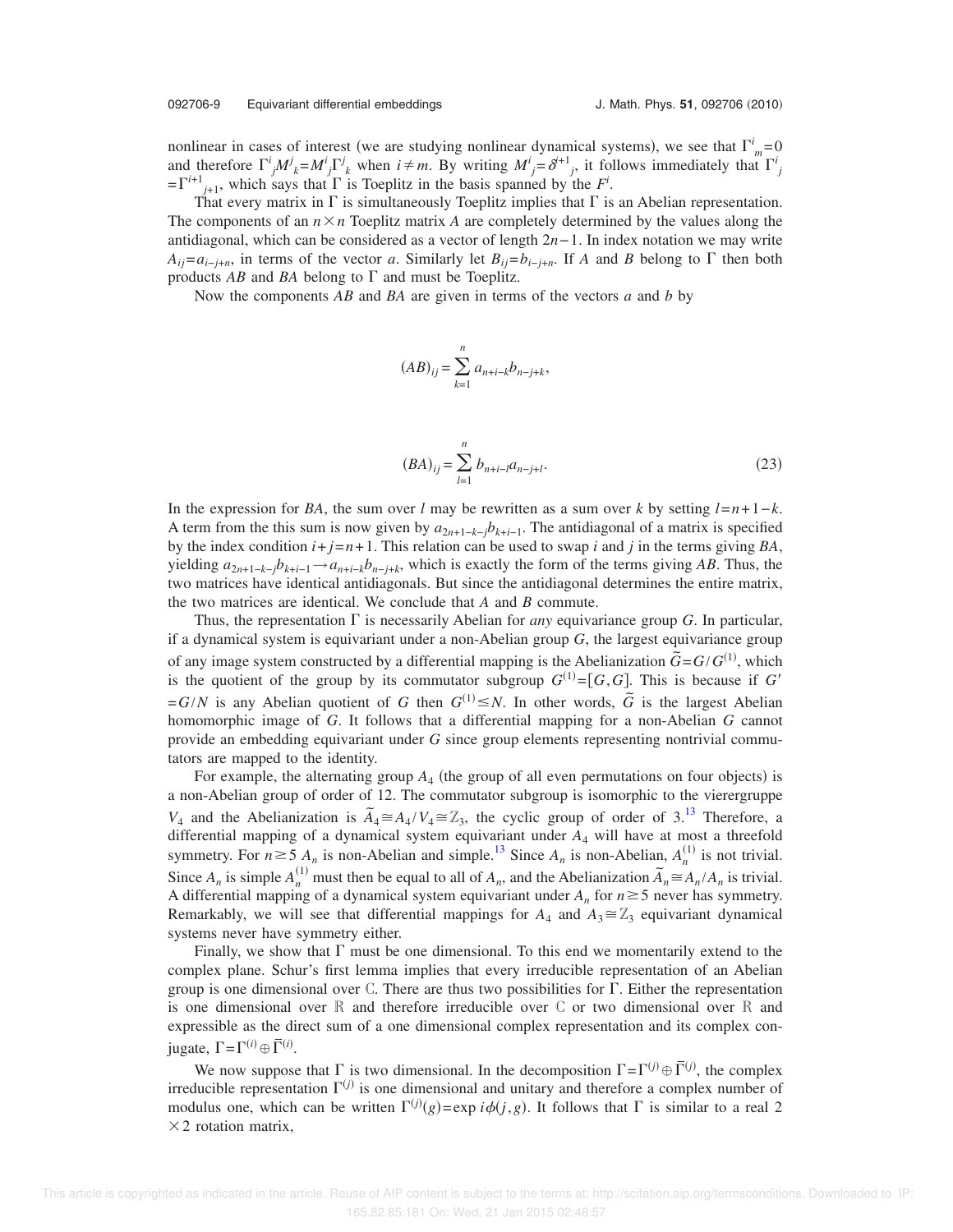092706-10 D. J. Cross and R. Gilmore

$$
\Gamma = \begin{pmatrix} \exp i\phi & 0\\ 0 & \exp - i\phi \end{pmatrix} \simeq \begin{pmatrix} \cos\phi & \sin\phi\\ -\sin\phi & \cos\phi \end{pmatrix}.
$$
 (24)

Note that every  $2\times 2$  rotation matrix is manifestly Toeplitz. We may think of  $\Gamma$  as providing a homomorphism of *G* onto a finite subgroup of *SO*(2). Such a subgroup is not only Abelian, it is necessarily cyclic.

All of the irreducible representations of cyclic groups are known.<sup>[8](#page-15-1)</sup> If we let  $g$  denote the generator of the cyclic group of order  $p$  then there are exactly  $p$  inequivalent irreducible representations of  $\mathbb{Z}_p$  over C. They are given by

$$
\Gamma^{(q)}(g^m) = \epsilon^{mq},\tag{25}
$$

where  $\epsilon$  is a primitive *p*th root of unity and  $0 \leq q \leq p$ . The representation  $q=0$  is always the identity. Setting  $z=x+iy$ , the invariant basis polynomials for  $\Gamma^{(0)}$  are  $\overline{z}z$ ,  $z^p$ , and  $\overline{z}^p$ . The covariant polynomials for  $\Gamma^{(j)}$ ,  $j > 1$ , are  $z^j$  and  $\overline{z}^{p-j}$ . Since real representations are formed by the direct sum of a complex representation and its complex conjugate, *q* and *p*−*q*, the real basis polynomials are the real and imaginary parts of the corresponding complex polynomials.

In the defining representation on  $\mathbb{R}^2$ , the *x* and *y* coordinates transform under the  $\Gamma = \Gamma^{(1)}$  $\oplus \overline{\Gamma}^{(1)}$  representation. The only other polynomials that transform under this representation are the  $\overline{\Gamma}^{(1)}$ real and imaginary parts of  $\overline{z}^{p-1}$ . If a dynamical system is equivariant under  $\Gamma$  then in a two dimensional subspace on which  $\Gamma$  acts the equations of motion have the complex form  $\dot{z} = \dot{\xi}z$  $+\zeta \overline{z}^{p-1}$ , with  $\xi$  and  $\zeta$  functions of invariant polynomials. In terms of the real variables we have

$$
\frac{d}{dt}\begin{pmatrix} x \\ y \end{pmatrix} = \begin{pmatrix} \xi_1 & \xi_2 \\ -\xi_2 & \xi_1 \end{pmatrix} \begin{pmatrix} x \\ y \end{pmatrix} + \begin{pmatrix} \zeta_1 & \zeta_2 \\ -\zeta_2 & \zeta_1 \end{pmatrix} \begin{pmatrix} \Re(\overline{z}^{p-1}) \\ \Im(\overline{z}^{p-1}) \end{pmatrix} . \tag{26}
$$

<span id="page-10-0"></span>Notice that the real and imaginary parts of  $\overline{z}^{p-1}$  are nonlinear in *x* and *y* when  $p > 2$ .

Now if the image of a dynamical system under a differential mapping is equivariant under  $\Gamma$ , then as was shown in Sec. V, the image phase space  $\mathbb{R}^m$  must decompose as  $\mathbb{R}^m = \mathbb{R}^2 \oplus \cdots \oplus \mathbb{R}^2$ with the same representation  $\Gamma$  of  $\mathbb{Z}_p$  acting on each factor  $\mathbb{R}^2$ . In each subspace the equations of motion must have the form of Eq.  $(26)$  $(26)$  $(26)$ . This is a second canonical form for the equations of motion [Eq.  $(12)$  $(12)$  $(12)$  being the first].

Denote by *Y* the coordinates defining this decomposition so that  $(Y^{2k-1}, Y^{2k})$  spans the *k*th subspace. These coordinates are related to the canonical coordinates *F* by some invertible linear transformation,  $Y^i = P^i_j F^j$ . We wish to show that the two canonical forms of the equations are consistent only when *h* is linear.

The differential equations in the *Y* coordinates are given by

$$
\dot{Y}^i = P^i{}_j \dot{F}^j = P^i{}_j M^j{}_k F^k + P^i{}_m h(F) = P^i{}_j M^j{}_k (P^{-1})^k{}_l Y^l + P^i{}_m h(P^{-1}Y) = N^i{}_j Y^j + C^i \tilde{h}(Y),\tag{27}
$$

<span id="page-10-1"></span>where  $N^i_j$  and  $C^i$  are constants and  $\tilde{h} = h \circ P^{-1}$  is a nonlinear function of *Y*. For simplicity in the following we will drop the tilde and write *h* for  $\tilde{h}$ .

The function *h* may be uniquely written as  $h=h_r(p)q^r$  in terms of invariant and covariant polynomials. If we identify  $(Y^{2i-1}, Y^{2i}) = (x, y)$  for any *i*, then the most general form of *h* consistent with Eq.  $(26)$  $(26)$  $(26)$  is

$$
h = h_1 x + h_2 y + h_3 \Re(\bar{z}^{p-1}) + h_4 \Im(\bar{z}^{p-1}),
$$
\n(28)

where the  $h_i$  are functions of invariant polynomials. Using this decomposition of  $h$ , Eq. ([27](#page-10-1)) becomes in the  $(Y^{2i-1}, Y^{2i}) = (x, y)$  subspace,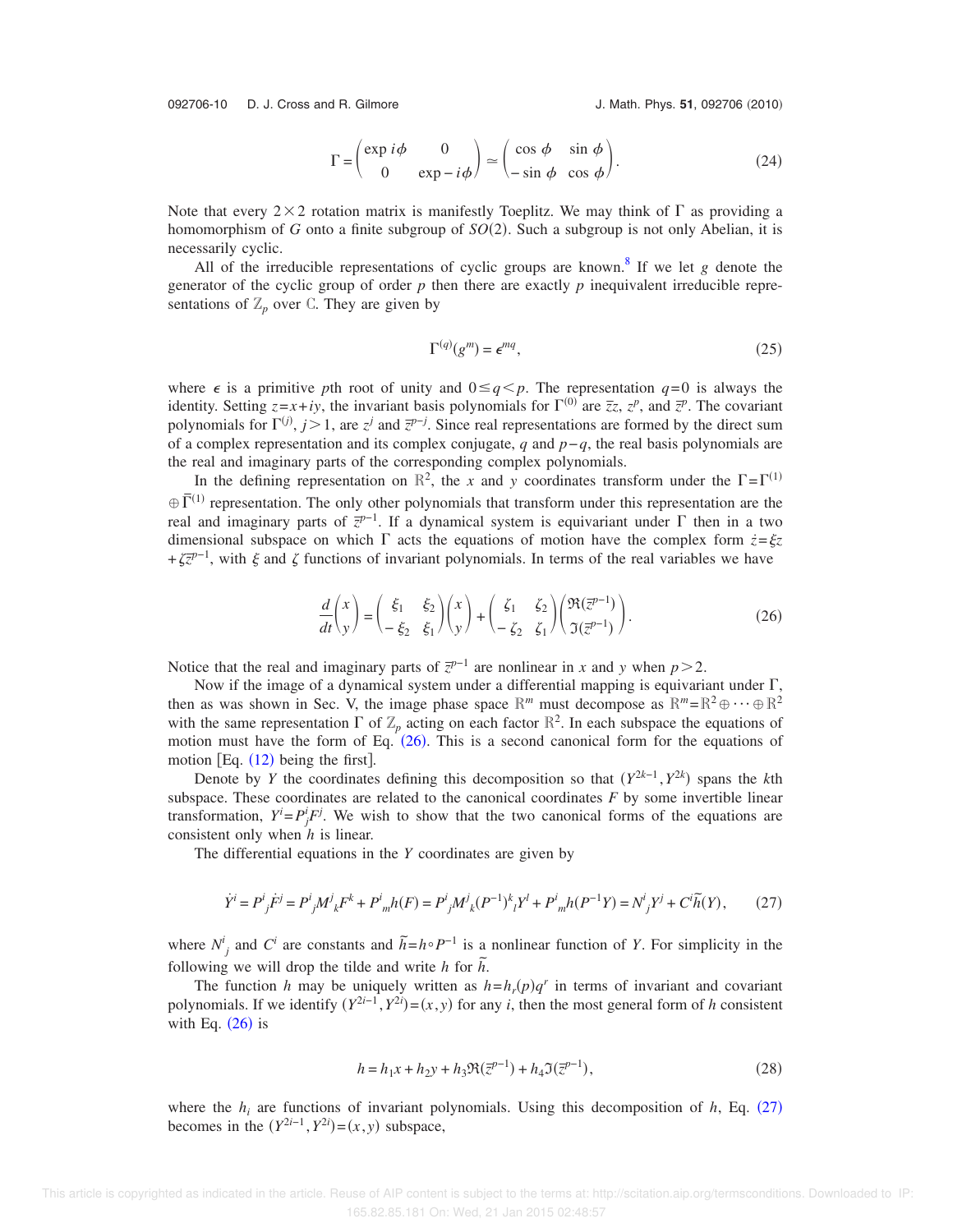092706-11 Equivariant differential embeddings

$$
\frac{d}{dt}\begin{pmatrix} x \\ y \end{pmatrix} = \begin{pmatrix} N_{11} + C_1 h_1 & N_{12} + C_1 h_2 \\ N_{21} + C_2 h_1 & N_{22} + C_2 h_2 \end{pmatrix} \begin{pmatrix} x \\ y \end{pmatrix} + \begin{pmatrix} C_1 h_3 & C_1 h_4 \\ C_2 h_3 & C_2 h_4 \end{pmatrix} \begin{pmatrix} \Re(\overline{z}^{p-1}) \\ \Im(\overline{z}^{p-1}) \end{pmatrix} .
$$
\n(29)

Comparing this to Eq. ([26](#page-10-0)) leads to the equations  $\zeta_1 = C_1 h_3 = C_2 h_4$  and  $\zeta_2 = C_1 h_4 = -C_2 h_3$ . These equations require that  $C_1^2 = -C_2^2$ , or  $C_1 = C_2 = 0$ , which in turn implies that  $\zeta_1 = \zeta_2 = 0$ . We conclude that this equation is satisfied only if *h* is linear. But if *h* is linear then the image dynamical system is linear and uninteresting. We therefore conclude that for nonlinear systems, the representation  $\Gamma$ must be one dimensional.

For completeness, we note that in the linear case, two dimensional equivariant embeddings do exist. Consider the simple two dimensional dynamical system,

$$
\dot{x} = y,
$$

$$
\dot{y} = -x,\tag{30}
$$

which is equivariant under  $SO(2)$  and therefore every  $\mathbb{Z}_p$  acting as rotations through angle  $2\pi/p$ . For  $p > 2$  the complex representation  $\Gamma^1 = \{1, \epsilon, \epsilon^2, \dots, \epsilon^{p-1}\}$  is faithful. The complex basis polynomial is  $z=x+iy$ , and the monomials x and y form a basis for the two dimensional real representation. Suppose that *x* is chosen as the observation function. Then since  $\dot{x} = y$  the differential mapping is  $F=(x, y)$  which is just the identity. The image system is in this case identical to the original system and manifestly equivariant under the same representation of the same symmetry group.

<span id="page-11-0"></span>As an application of the results of this section, consider the Thomas system, $6$  which is defined by the differential equations

$$
\begin{aligned}\n\dot{x} &= -bx + ay - y^3, \\
\dot{y} &= -by + az - z^3, \\
\dot{z} &= -bz + ax - x^3.\n\end{aligned} \tag{31}
$$

These equations have a sixfold symmetry. They are equivariant under the parity representation *P* of  $\mathbb{Z}_2$  with generator  $g_2 = -I_3$  as well as the  $C_3 = R_u(2\pi/3)$  representation of  $\mathbb{Z}_3$ , where **u**  $=(1,1,1)$ . The generator of  $C_3$  is the cyclic permutation matrix,

$$
g_3 = \begin{pmatrix} 0 & 1 & 0 \\ 0 & 0 & 1 \\ 1 & 0 & 0 \end{pmatrix} . \tag{32}
$$

Since the Thomas system is equivariant under both  $\mathbb{Z}_2$  and  $\mathbb{Z}_3$ , it is equivariant under their direct product  $\mathbb{Z}_6 \simeq \mathbb{Z}_2 \otimes \mathbb{Z}_3$  with generator  $g_6 = g_2g_3 = g_3g_2$ . This generator can also be described by a  $2\pi/6$  rotation about **u** followed by a reflection in the plane perpendicular to **u**. The generators of the two subgroups are recovered as  $C_3 = g_6^2$  and  $P = g_6^3$ .

A more convenient representation of the system is given by transforming to new variables defined by the linear transformation,<sup>[9](#page-15-2)</sup>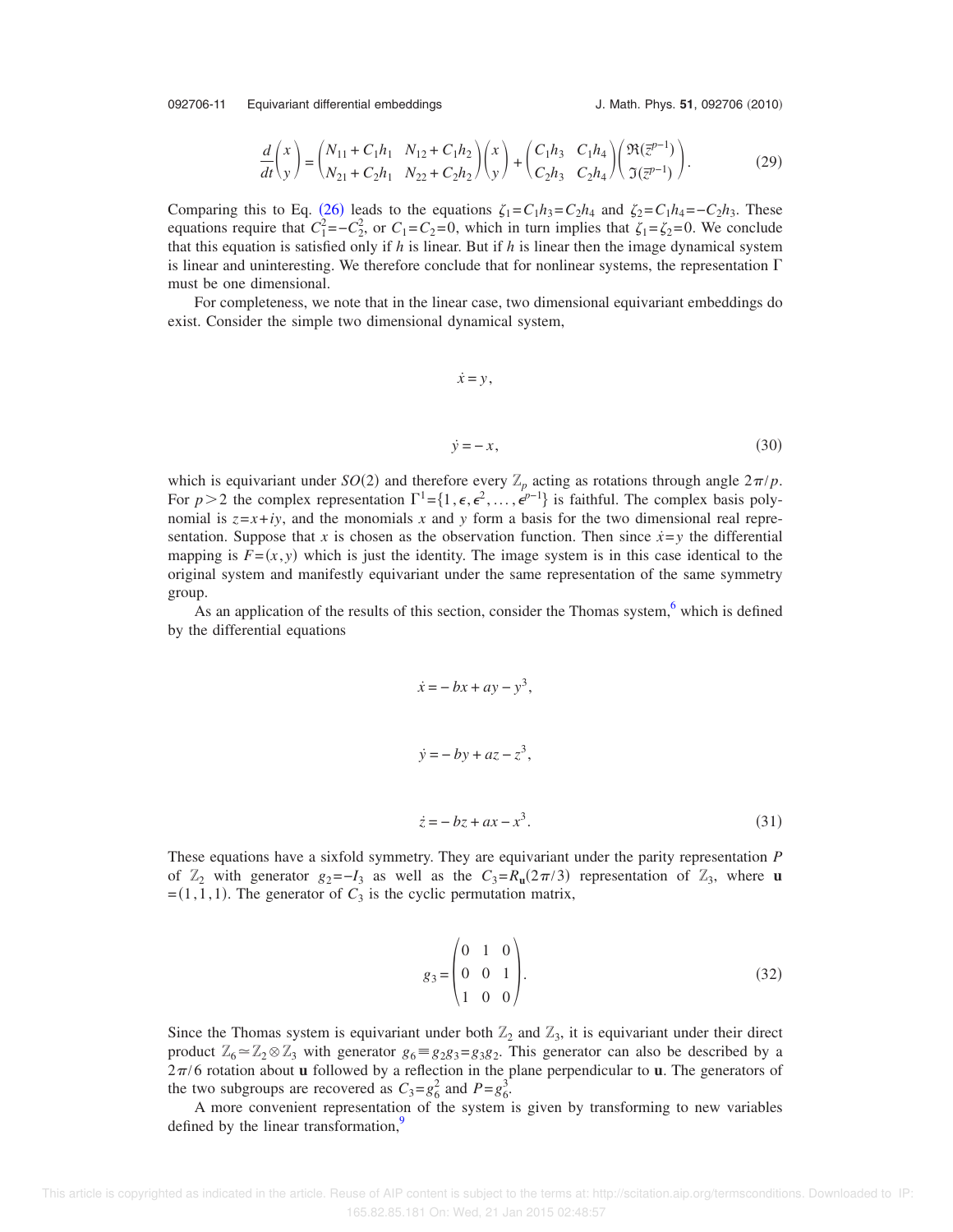<span id="page-12-0"></span>TABLE I. Transformation properties for basis polynomials of degree at most two for the symmetries of the Thomas system, P and  $C_3$ . Cov and Inv denote covariance and invariance, respectively. The final column gives the symmetry of the image system using the corresponding basis polynomial as observation function. An I denotes the identity representation or invariance.

| Polynomial        | P   | $C_3$ | Image |
|-------------------|-----|-------|-------|
| X, Y              | Cov | Cov   | P     |
| Z                 | Cov | Inv   |       |
| $X^2 + Y^2$       | Inv | Inv   |       |
| $X^2 - Y^2$ , 2XY | Inv | Cov   |       |

$$
\begin{pmatrix} X \\ Y \\ Z \end{pmatrix} = \begin{pmatrix} -\frac{\sqrt{3}}{2} & \frac{\sqrt{3}}{2} & 0 \\ -\frac{1}{2} & -\frac{1}{2} & 1 \\ 1 & 1 & 1 \end{pmatrix} \begin{pmatrix} x \\ y \\ z \end{pmatrix},
$$
(33)

which makes *Z* the new rotation axis so that projection onto the *XY*-plane exhibits the sixfold symmetry. Basis polynomials for both subgroups can be constructed and have degree at most 3. Each basis polynomial has definite transformation properties under the two generators  $C_3$  and *P*. The transformation properties of these polynomials and the equivariance properties of the images constructed from them are summarized in Table [I.](#page-12-0)

All four combinations of invariance and covariance between the two subgroups exist. The coordinate functions *X* and *Y* are covariant polynomials of both symmetries and are therefore covariant polynomials of the complete symmetry group  $\mathbb{Z}_6$ . However, in accordance with the results of this section, no differential mapping constructed from any of these functions can possess more than the  $\mathbb{Z}_2$  symmetry. A direct calculation shows that differential mappings constructed from *X* or *Y* have parity symmetry, and visual inspection shows no apparent rotational symmetry.

#### **VII. THE STRUCTURE OF ONE DIMENSIONAL REPRESENTATIONS**

Section VI demonstrated that the only nontrivial equivariance group representations for differential mappings are one dimensional. In this case every basis polynomial must be an eigenvector with eigenvalue  $\lambda = \pm 1$ . Since all components of the mapping *F* transform under the same representation, each component is a simultaneous eigenvector with the same eigenvalue. If  $\lambda = 1$ then the image is equivariant under the trivial representation  $\Gamma(g) = I_m$  for every *g*. The image system is no longer equivariant under *G*, but rather invariant. We say that *F* has modded out the symmetry of the dynamical system. In this case, the nicest possible behavior for *F* is providing a  $|G| \rightarrow 1$  local diffeomorphism.<sup>[9](#page-15-2)</sup> We noted in Sec. VI that constructing a differential mapping of the Lorenz system using the *z* coordinate results in an image without symmetry. This mapping is, in fact, a  $2 \rightarrow 1$  local diffeomorphism.

On the other hand if  $\lambda = -1$  then the image coordinates transform under a representation satisfying  $\Gamma(g) = \pm I_n$  and  $\Gamma(g^2) = I_n$  for every *g*. In this case  $\Gamma$  furnishes the parity representation of  $G \cong \mathbb{Z}_2$  in  $\mathbb{R}^m$ . This representation defines a group homomorphism  $G \to \mathbb{Z}_2$ .

The necessary and sufficient condition for the existence of such a homomorphism is the existence of a normal subgroup *N*⊴*G* with  $|N|=|G|/2$ , since by Lagrange's theorem we have  $|G/N||N|=|G|$  and  $\mathbb{Z}_2$  is the unique group of order of 2. We see immediately that when the order of *G* is odd that no such homomorphism can exist. In particular, if a dynamical system is equivariant under  $\mathbb{Z}_p$ ,  $p$  odd, its image under any differential mapping cannot be equivariant.

When  $|G|$  is even such a homomorphism may or may not exist, depending on the group. For example, the alternating group  $A_4$  has order of 12 but has no subgroup of order of  $6$ ,<sup>[13](#page-15-6)</sup> so possesses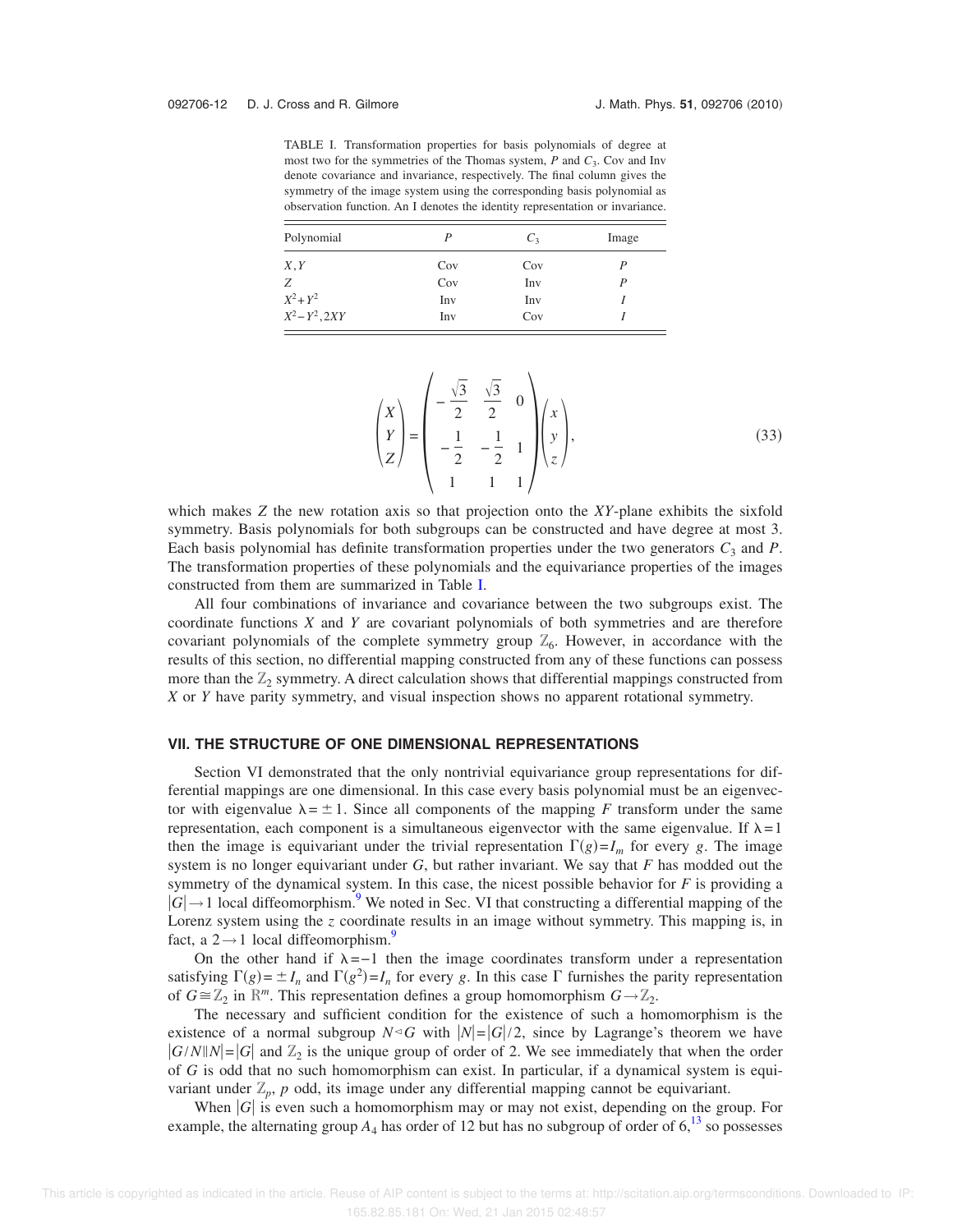no homomorphism onto  $\mathbb{Z}_2$ . One could also note that the Abelianization is  $\tilde{A}_4 \cong \mathbb{Z}_3$ , which possesses no homomorphism onto  $\mathbb{Z}_2$ . Since there is no homomorphism of  $A_4$  onto  $\mathbb{Z}_2$ , the image of an *A*<sup>4</sup> equivariant dynamical system under any differential mapping cannot have symmetry.

Notice that  $A_4$  is non-Abelian. Abelian groups of even order always possess a normal subgroup of half the group order, which we now show. By the fundamental theorem of finite Abelian groups, we can write *G* as a direct product of cyclic groups. Since the order of a direct product is the product of the orders, at least one summand  $\mathbb{Z}_r$  must have even order. If the generator of this subgroup is  $h$ , then  $h^2$  generates a cyclic subgroup of order  $r/2$ . But every subgroup of an Abelian group is normal, which establishes the claim.

Consider again the Lorenz system, equivariant under the representation  $\Gamma = R_z(\pi)$  of  $\mathbb{Z}_2$ . The basis set of invariant polynomials is given by *z*,  $x^2$ , *xy*, and  $y^2$ , while the basis set of covariant polynomials, which transform under *P*, is given by *x* and *y*. Constructing a differential mapping using an invariant polynomial results in an image without symmetry. For instance, using *z* results in a  $2 \rightarrow 1$  local diffeomorphism onto the proto-Lorenz system.<sup>[9](#page-15-2)</sup> On the other hand, using a covariant function such as *x* results in a parity equivariant image, the induced Lorenz system. In no case is it possible to construct an image transforming under the same representation as the original Lorenz system,  $R_z(\pi)$ . This agrees with previous results,<sup>[7](#page-15-0)</sup> obtained using different techniques. Similar remarks would hold for any  $R_z(\pi)$  equivariant dynamical system, such as the Burke and Shaw system.

It is worth stressing this last observation. If one constructs a differential mapping of *any* equivariant dynamical system and the image system is equivariant, it is necessarily *parity* equivariant, regardless of the original symmetry. This is congruent with the results of the Thomas system in Sec. VI. In particular, this means that a differential *embedding* of a system equivariant under a group of order greater than two cannot be equivariant under a faithful representation of the symmetry group. In general, symmetries are not preserved by differential embeddings constructed from a single observation function.

#### **VIII. IMPLICATIONS FOR EMBEDDINGS**

An important consequence of the foregoing analysis is that in almost all cases equivariant differential mappings are not embeddings. This is immediate if the symmetry of the original system has order  $|G| > 2$ . Specifically, the action of *G* partitions the original phase space into  $|G|$ symmetry related domains. Since the image system has only two symmetry related domains, the original domains are mapped onto the image domains in a  $|G|/2 \rightarrow 1$  fashion. If the image system is invariant, these domains are mapped in a  $|G| \rightarrow 1$  fashion.

Even when  $|G|=2$  one may fail to obtain an embedding when the original representation of  $\mathbb{Z}_2$ is not the parity representation. Every representation of  $\mathbb{Z}_2$  acting in  $\mathbb{R}^n$  is given in the appropriate basis by  $\Gamma = \text{diag}(1, \dots, 1, -1, \dots, -1)$ . Representations are distinguished by their signature, that is, the number of  $+$  signs in this matrix. Since the coordinate directions corresponding to the  $+$  signs are left invariant (and those corresponding to the  $-$  signs covariant), representations are distinguished by the dimension of their invariant subspace. The parity representation leaves only the origin (zero dimensional subspace) invariant.

A differential mapping must map the symmetry invariant set (not to be confused with the dynamical invariant set) of the original system onto that of the image system. When the original invariant set has nonzero dimension, this identification obviously precludes an embedding. However, in many cases this invariant set may be considered disjoint from the flow. In the case of the Lorenz system, the *z*-axis is the stable manifold of the central fixed point and is generally ignored (excised) when discussing embeddings.

Even with this understanding trouble still arises. Denote by *x* and *y* the invariant and covariant coordinates, respectively, so that  $\Gamma(x, y) = (x, -y)$ . Let *F* be the differential mapping between spaces of the same dimension. If *J* denotes the Jacobian at  $(x, y)$ , then at  $(x, -y)$  we have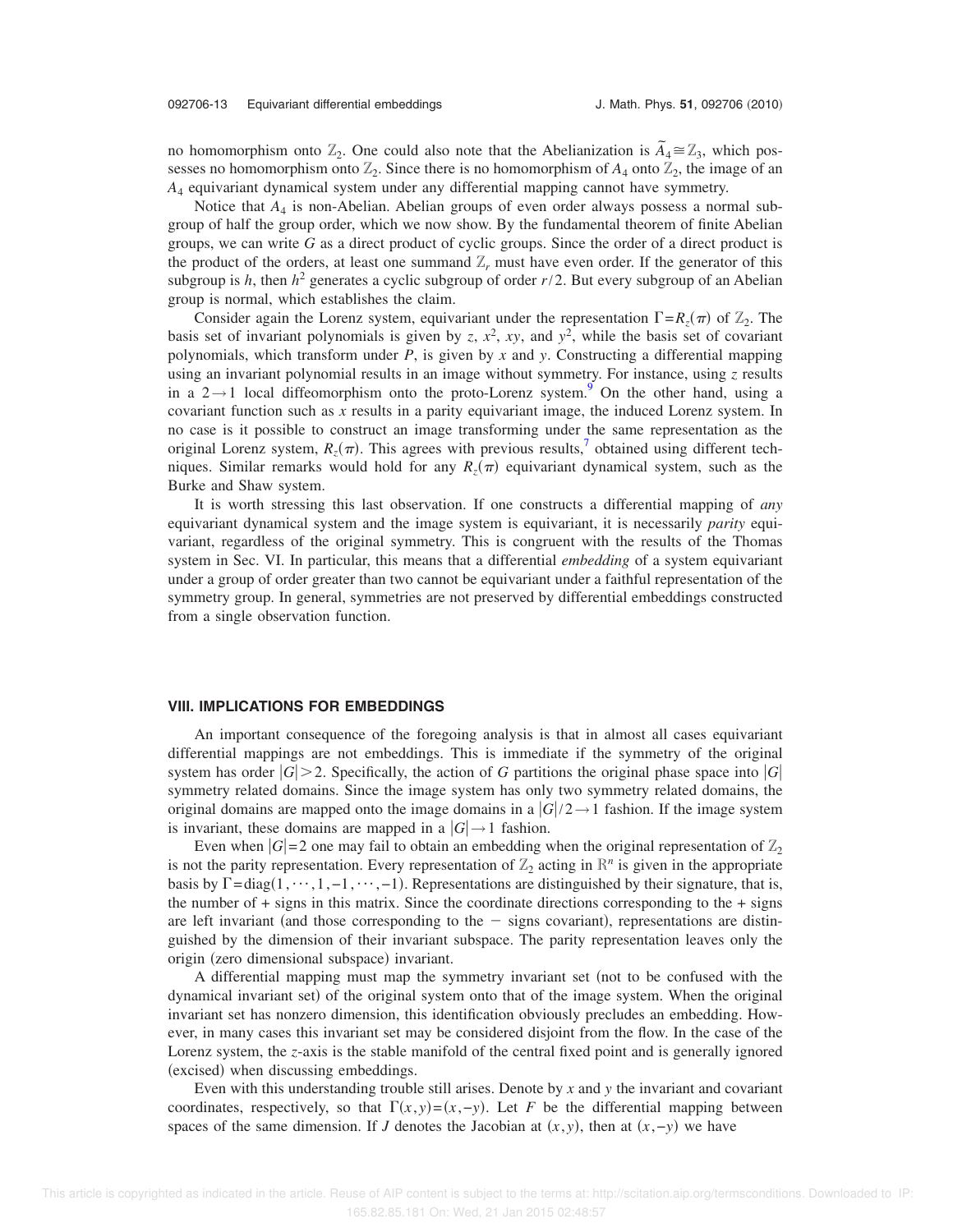092706-14 D. J. Cross and R. Gilmore

$$
\left. \frac{\partial F(x, y)}{\partial(x, y)} \right|_{(x, -y)} = \left. \frac{\partial F(x, -y)}{\partial(x, -y)} \right|_{(x, y)} = - \left. \frac{\partial F(x, y)}{\partial(x, -y)} \right|_{(x, y)}, \tag{34}
$$

so that the Jacobian determinants are related by

$$
|J(x, -y)| = (-1)^{\#x}|J(x, y)|,
$$
\n(35)

where  $\#x$  is the number of invariant coordinates. We see that if  $\#x$  is odd, the Jacobian determinants at  $(x, y)$  and at  $\Gamma(x, y)$  have opposite sign, and so the Jacobian must become degenerate somewhere along any curve connecting these two points. This presents an obstruction to obtaining an embedding into a space of the same dimension as the original system. We note, however, that this condition on the Jacobian is not an obstruction to finding an embedding in higher dimensions.

For example, the Lorenz system has the *z*-axis as a one dimensional invariant subspace. Therefore, no equivariant differential mapping of Lorenz into  $\mathbb{R}^3$  can be an embedding. This is true for any  $R_z(\pi)$  equivariant dynamical system. However, for the Lorenz system, a differential mapping constructed from the *x* coordinate does provide an embedding into  $\mathbb{R}^4$  and higher dimensions. This is worked out explicitly in Ref. [7.](#page-15-0)

The general theory presented in this paper provides the following implications for the four dynamical systems listed in the introduction: an equivariant embedding of the Kremliovsky sys-tem, Eq. ([3](#page-2-2)), is possible that preserves the parity symmetry; an equivariant embedding of the Lorenz system, Eq. ([2](#page-2-0)), or the Burke and Shaw system is possible, but the symmetry necessarily changes from rotation to parity; an equivariant embedding of the Thomas system, Eq.  $(31)$  $(31)$  $(31)$ , is not possible.

Finally, we note that while differential mappings typically destroy symmetry, it is sometimes possible to recover the lost symmetry. If one has an invariant (nonequivariant) image, it is possible to construct a lift of the image system to a covering system with any prescribed symmetry. If the original symmetry group and representation are known, then a lift to a system equivariant under this symmetry is possible. This two part process of generating an invariant image and lifting to an equivariant system yields an embedding of the original system which preserves symmetry. For details of this construction, see Refs. [9,](#page-15-2) [15,](#page-15-7) and [14.](#page-15-8)

#### **IX. CONCLUSIONS**

This paper has considered the embedding problem for equivariant dynamical systems. Equivariant dynamical systems possess a rather rigid structure that constrains this problem. We have shown that for any dynamical system equivariant under any representation of any discrete equivariance group, there are only two possibilities when attempting to construct equivariant images under differential mappings: either  $(1)$  the image is invariant or  $(2)$  the image is equivariant under the parity representation of  $\mathbb{Z}_2$ . An immediate corollary is that the only symmetry that can be preserved under a differential mapping is parity symmetry.

It follows that in almost all cases differential mappings are not embeddings. This is always the case if the original symmetry has order  $|G| > 2$ , since symmetry related domains in the original system are mapped onto symmetry domains in the image in a  $|G|\rightarrow 2$  or  $|G|\rightarrow 1$  fashion. Even if  $|G|=2$ , an equivariant differential mapping of an *n*-dimensional system into  $\mathbb{R}^n$  will fail to be an embedding if the dimension of the symmetry invariant subspace is odd. Embeddings in the same dimension are only possible when the symmetry invariant subspace has even dimension, such as when the original system is already parity equivariant. The symmetry of an equivariant dynamical system typically cannot be preserved under differential embedding.

<span id="page-14-5"></span><sup>&</sup>lt;sup>1</sup> F. Takens, in *Dynamical Systems and Turbulence*, Lecture Notes in Mathematics, edited by D. A. Rand and L. S. Young (Springer-Verlag, New York, 1981), Vol. 898, pp. 366-381.

<span id="page-14-0"></span><sup>&</sup>lt;sup>2</sup> E. N. Lorenz, [J. Atmos. Sci.](http://dx.doi.org/10.1175/1520-0469\(1963\)020<0130:DNF>2.0.CO;2) **20**, 130 (1963).

<span id="page-14-1"></span> $3^3$ C. Letellier, P. Dutertre, J. Reizner, and G. Gousbet, [J. Phys. A](http://dx.doi.org/10.1088/0305-4470/29/17/012) 29, 5359 (1996).

<sup>&</sup>lt;sup>4</sup> R. Shaw, Z. Naturforsch., A: Phys. Sci. 36, 80 (1981).

<span id="page-14-3"></span><span id="page-14-2"></span><sup>&</sup>lt;sup>5</sup>M. Kremliovsky, [Sol. Phys.](http://dx.doi.org/10.1007/BF00679081) **151**, 351 (1994).

<span id="page-14-4"></span><sup>&</sup>lt;sup>6</sup> R. Thomas, Int. J. Bifurcation Chaos Appl. Sci. Eng. 9, 366 (1999).